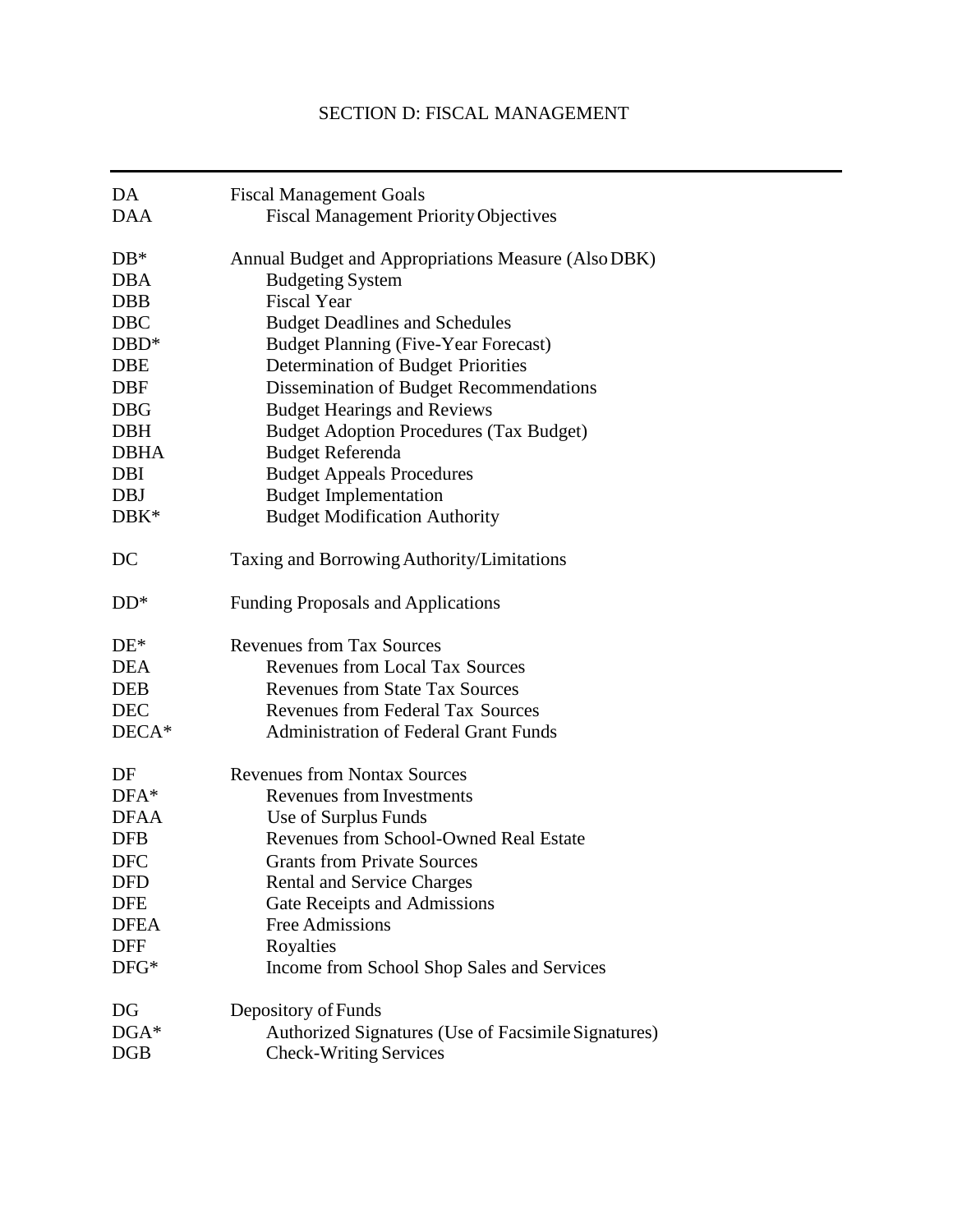## SECTION D: FISCAL MANAGEMENT (Continued)

| $DH^*$      | <b>Bonded Employees and Officers</b>             |
|-------------|--------------------------------------------------|
| DI          | <b>Fiscal Accounting and Reporting</b>           |
| <b>DIA</b>  | <b>Accounting System</b>                         |
| <b>DIB</b>  | <b>Types of Funds</b>                            |
| <b>DIC</b>  | <b>Financial Reports and Statements</b>          |
| $DID^*$     | <b>Inventories</b> (Fixed Assets)                |
| DIE         | <b>Audits</b>                                    |
| $DJ^*$      | Purchasing                                       |
| <b>DJA</b>  | <b>Purchasing Authority</b>                      |
| $DJB*$      | <b>Petty Cash Accounts</b>                       |
| $DJC*$      | <b>Bidding Requirements</b>                      |
| <b>DJD</b>  | <b>Local Purchasing</b>                          |
| <b>DJE</b>  | <b>Cooperative Purchasing</b>                    |
| $DJF^*$     | <b>Purchasing Procedures</b>                     |
| <b>DJG</b>  | <b>Vendor Relations</b>                          |
| <b>DJGA</b> | <b>Sales Calls and Demonstrations</b>            |
| $DH^*$      | <b>Credit Card Purchasing</b>                    |
| $DK^*$      | <b>Payment Procedures</b>                        |
| DL          | <b>Payroll Procedures</b>                        |
| <b>DLA</b>  | Payday Schedules                                 |
| <b>DLB</b>  | <b>Salary Deductions</b>                         |
| $DLC*$      | <b>Expense Reimbursements</b>                    |
| $DM*$       | Deposit of Public Funds (Cash Collection Points) |
| DN          | <b>School Properties Disposal</b>                |
|             |                                                  |

\* denotes areas covered by Board policy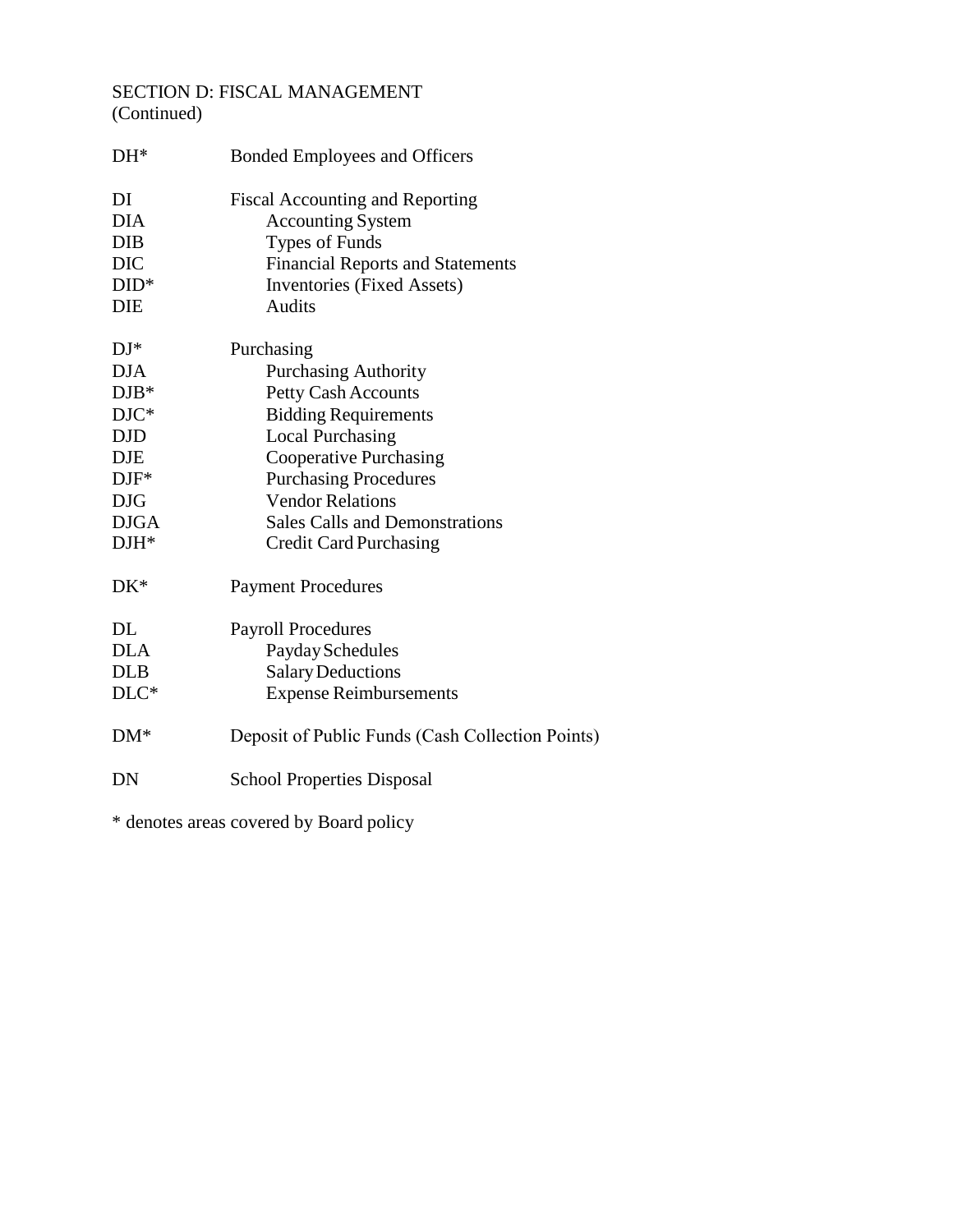## ANNUAL BUDGET AND APPROPRIATIONS MEASURE/ BUDGET MODIFICATION AUTHORITY

### Budget

The purpose of the annual tax budget is to identify adequate financial resources for the education program and to provide a basis for accountability in fiscal management. The District budget is also the legal basis for the establishment of tax rates.

The Treasurer, Superintendent and their staffs are responsible for the preparation of the annual budget and presentation of the budget to the Board for adoption.

### **Appropriations**

As permitted by law, at the start of the fiscal year, the Board may pass a temporary appropriations measure to provide for meeting the ordinary expenses of the District until such time as the Board approves the annual appropriations resolution for the year, which is not later than October 1. If by October 1 the county budget commission has not certified all amended certificates of estimated resources to the Board of Education (or submitted a certification that no amended certificates are necessary), the Board can delay action on the annual appropriation measure until such time as the certificates are received.

The Treasurer files both the temporary and final appropriations measure at the proper times with the Office of the County Auditor.

The Superintendent/designee notifies each school administrator and/or department head of the allocations approved for expenditure.

### Budget Modification

Appropriations approved by the Board at the fund level may receive a line item increase as long as there is a corresponding decrease. Any increase in the amount of the appropriation measure or transfers of funds permitted by law from major fund to major fund require Board approval and may require approval from the Court of Common Pleas.

### Transfers Among Categories

It is the responsibility of the Superintendent and the Treasurer to examine the appropriations categories and make the necessary recommendations to the Board.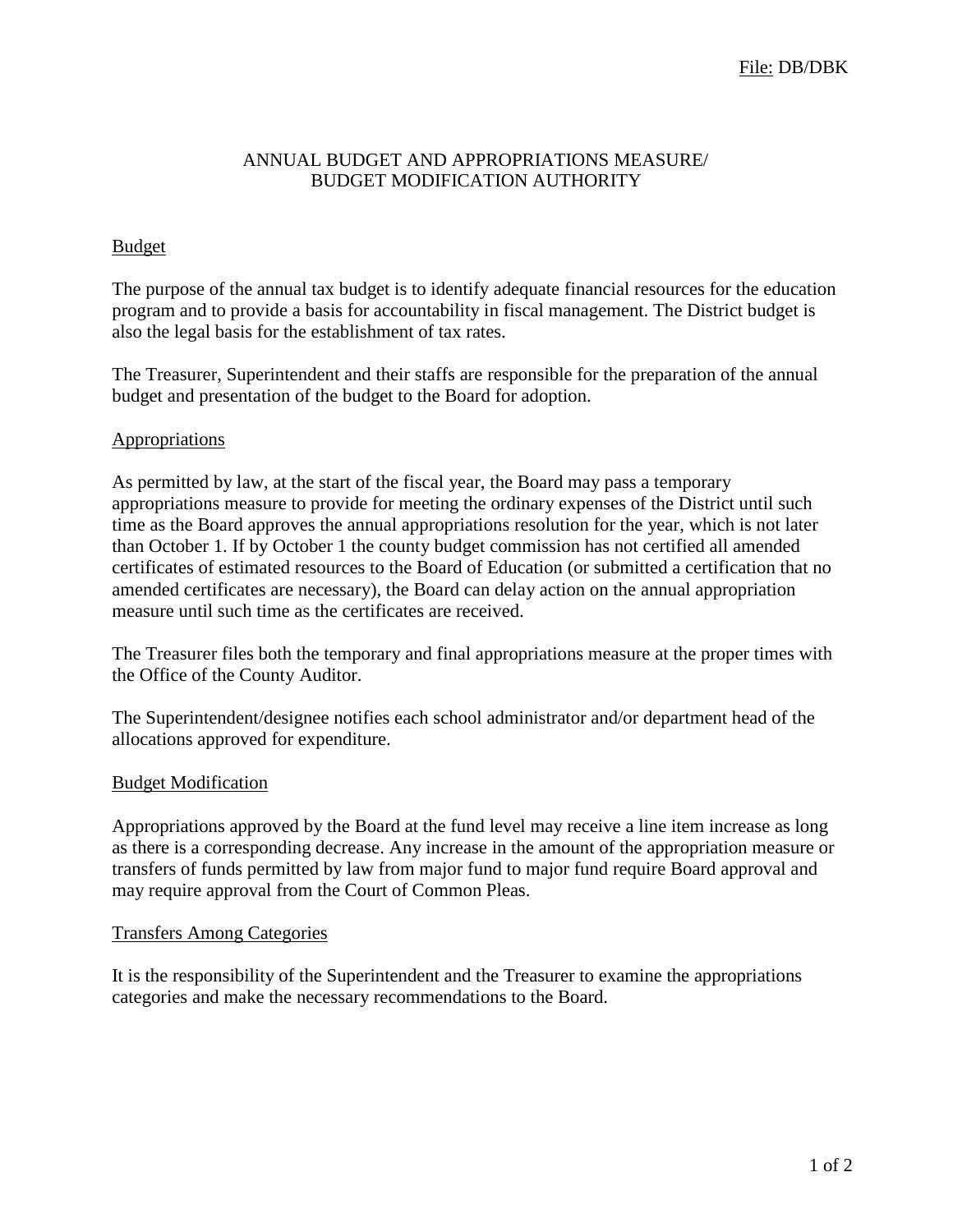[Adoption date: September 16, 2010] [Re-adoption date: September 17, 2015]

LEGAL REFS.: ORC 9.34

3313.18 5705.14; 5705.15; 5705.16; 5705.28; 5705.29; 5705.35 through 5705.412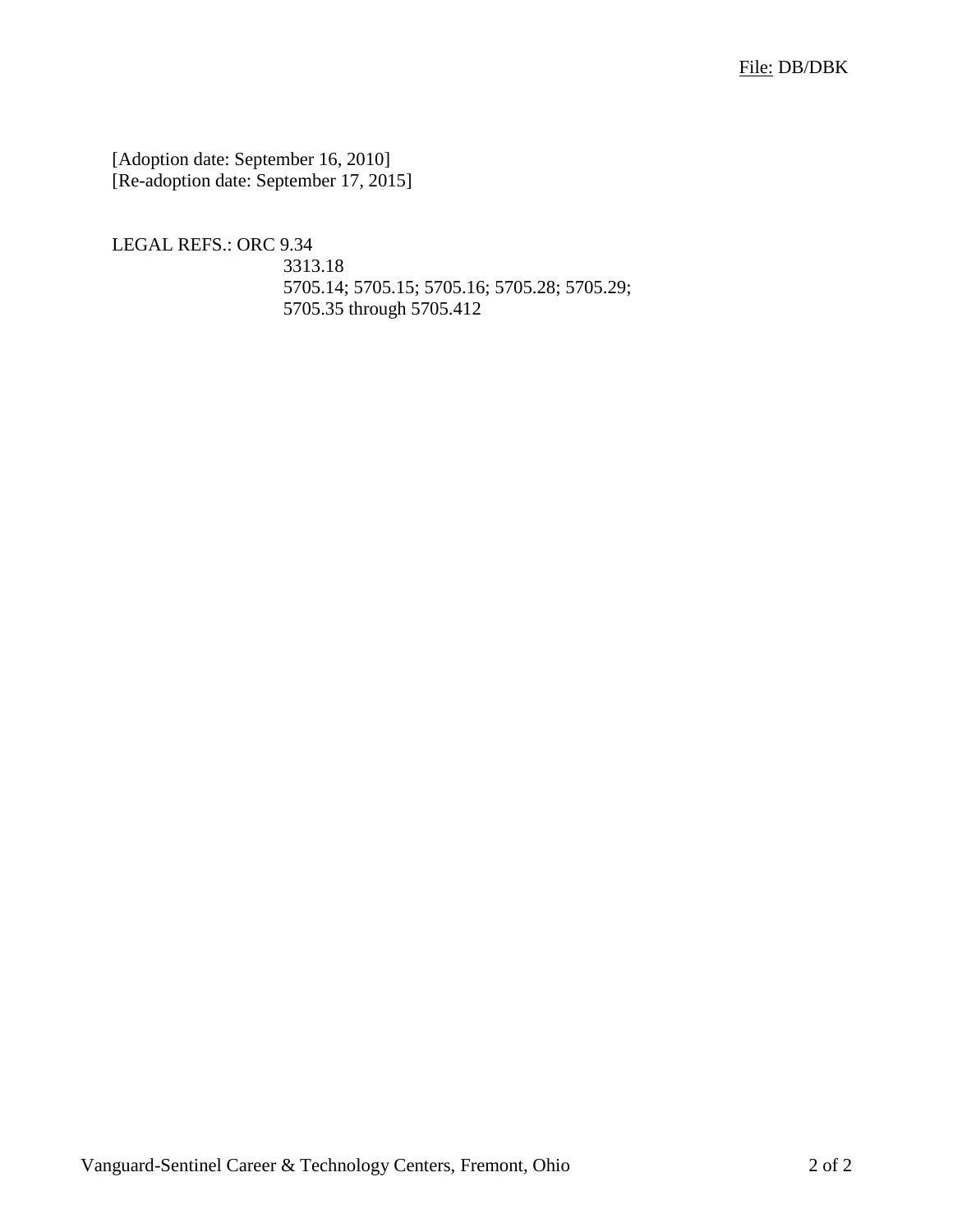## BUDGET PLANNING (Five-Year Forecast)

Budget planning is an integral part of program planning so that the annual operating budget may effectively express and implement all programs and activities of the District. Budget planning is a year-round process involving broad participation by administrators, teachers and other personnel throughout the District.

The Superintendent and Treasurer are responsible for preparing the five-year forecast for the Board's approval. The forecast is for the current fiscal year and four years beyond.

The five-year forecast is prepared twice a year and filed with the Ohio Department of Education. The initial filing is due on or before November 30 and an update by May 31. The five- year forecast is updated as often as necessary in order to communicate significant changes in the District's financial position.

[Adoption date: September 16, 2010] [Re-adoption date: September 17, 2015] [Re-adoption date: January 17, 2019]

LEGAL REFS.: ORC 5705.01; 5705.28 through 5705.32; 5705.35; 5705.36; 5705.37; 5705.39; 5705.391

CROSS REF.: BCF, Advisory Committees to theBoard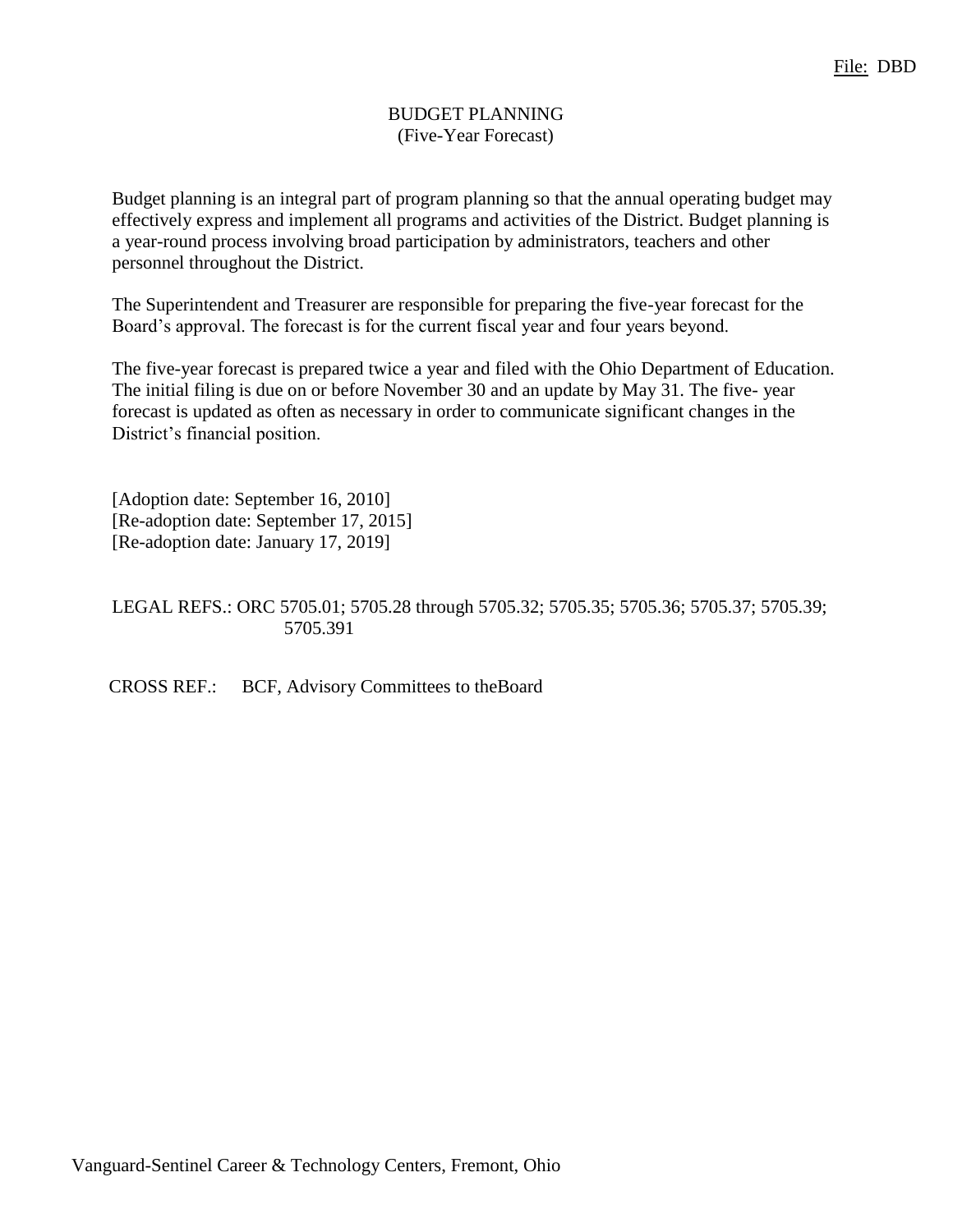## FUNDING PROPOSALS AND APPLICATIONS

The Board directs the Superintendent/designee to apply for any state or federal grants for which the District is eligible at his/her discretion. The Superintendent/designee evaluates federallyfunded programs and state grants, including their possible benefits to the students in the District, and apprises the Board of the worth of each and makes recommendations accordingly.

The District participates to its limit of eligibility in the use of funds provided by the state for the educational benefit of its students.

[Adoption date: May 16, 2002] [Re-adoption date: September 16, 2010] [Re-adoption date: September 17, 2015]

LEGAL REF.: ORC 3313.20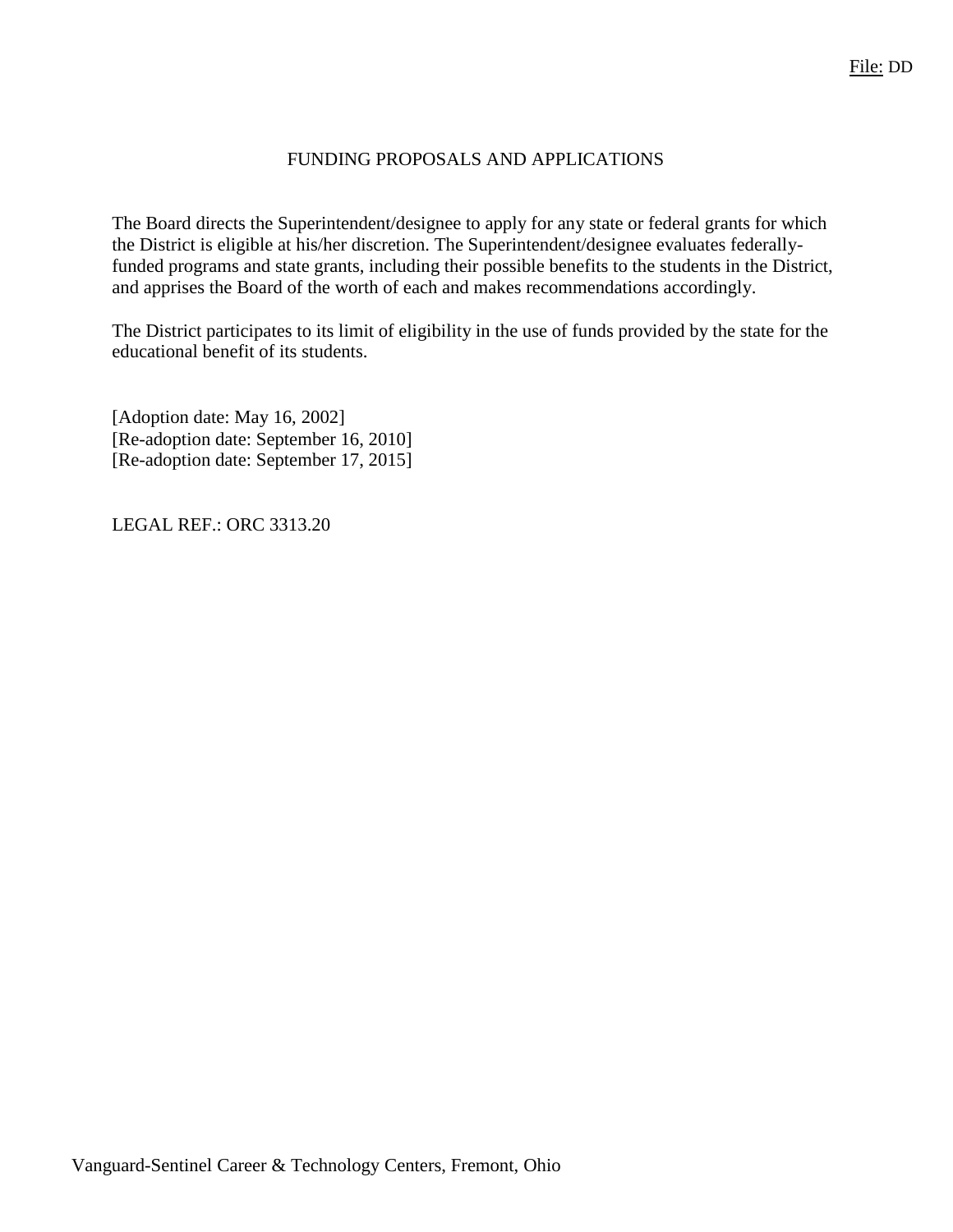#### REVENUES FROM TAX SOURCES

In an attempt to provide sufficient financial resources available, the Board:

- 1. requests that voters approve adequate local funds for the operation of their District and determines the amount of the individual levies at the time of the initial request or at the time of a request for renewal or replacement to yield sufficient revenue for the operating expenses of the District;
- 2. accepts available state funds to which the District is entitled by lawor through regulations of the State Board of Education and
- 3. accepts federal funds that are available, provided that there is a specific need for them and that the required matching funds are available.

[Adoption date: August 20, 1992] [Re-adoption date: May 16, 2002] [Re-adoption date: September 16, 2010] [Re-adoption date: September 17, 2015]

LEGAL REFS.: Ohio Const. Art. XII, Section 2 ORC 3301.07 3311.21 3313.17 through 3313.20; 3313.29; 3313.51 3317.01 through 3317.11 3323.09 Chapters 5701; 5705 5748.01 through 5748.06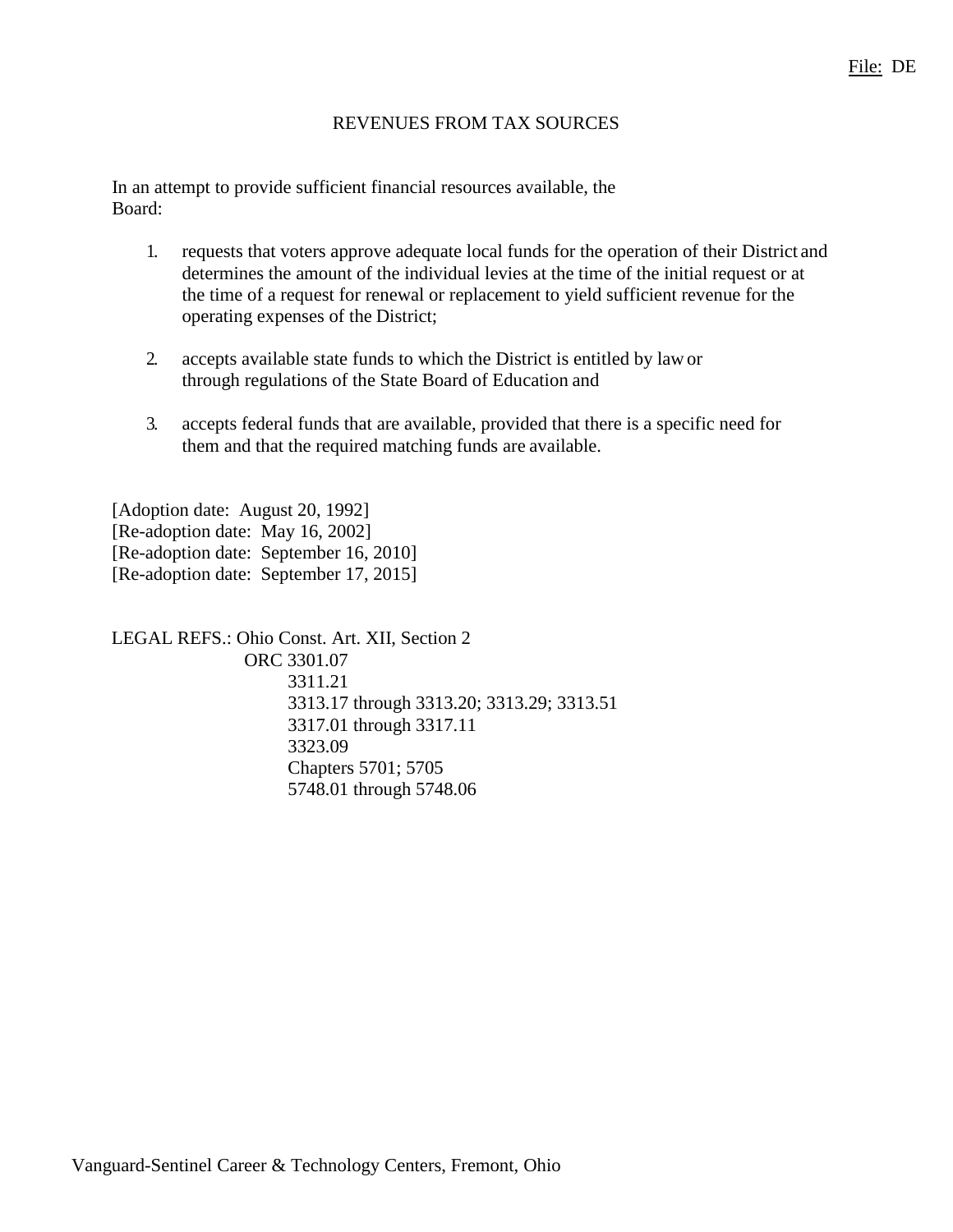### ADMINISTRATION OF FEDERAL GRANT FUNDS

The Board accepts federal funds, which are available, provided that there is a specific need for them and that the required matching funds are available. The Board intends to administer federal grant awards efficiently, effectively and in compliance with all requirements imposed by law, the awarding agency and the Ohio Department of Education (ODE) or other applicable pass-through entity.

The Board directs the Treasurer to develop, monitor, and enforce effective financial management systems and other internal controls over federal awards that provide reasonable assurances that the District is managing the awards in compliance with all requirements for federal grants and awards. Systems and controls must meet all requirements of Federal law and regulation, including the Uniform Guidance issued by the U.S. Office of Management and Budget (OMB) and any applicable state requirements, and shall be based on best practices.

All individuals responsible for the administration of a federal grant or award shall be provided sufficient training to carry out their duties in accordance with all applicable requirements for the federal grant or award.

The financial management systems and internal controls must provide for:

- 1. identification of all federal funds received and expended and their program source;
- 2. accurate, current, and complete disclosure of financial data in accordance with federal requirements;
- 3. records sufficient to track the receipt and use of funds;
- 4. effective control and accountability over assets to assure they are used only for authorized Purposes and
- 5. comparison of expenditures against budget.

In addition, written procedures must be established for cash management and for determining the allowability of costs, as required by the Uniform Guidance.

At a minimum, the financial management systems and internal controls will address the following areas:

1. Allowability

Costs charged by the school system to a federal grant must be allowed under the individual program and be in accordance with the cost principles established in the Uniform Guidance, including how charges made to the grant for personnel are to be determined. Costs will be charged to a federal grant only when the cost is:

A. reasonable and necessary for the program;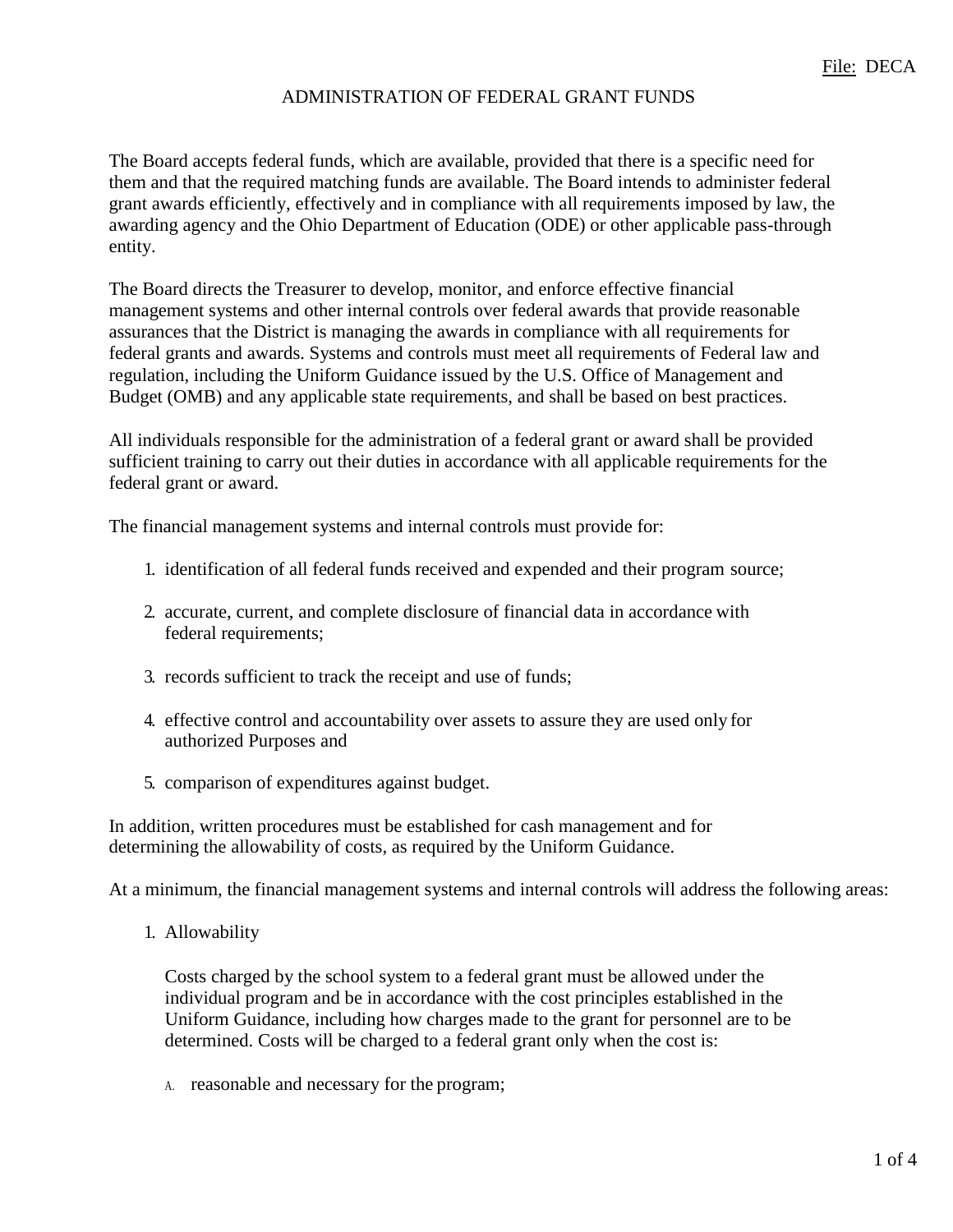- B. in compliance with applicable laws, regulations, and grant terms;
- C. allocable to the grant;
- D. adequately documentedand
- E. consistent with District policies and procedures that apply to both federally-funded and Non-federally fundedactivities.

Internal controls will be sufficient to provide reasonable assurance that charges to federal awards for personnel expenses are accurate, allowable, and properly allocated and documented.

Controls include time and effort reporting in accordance with Uniform Guidance and the requirements of ODE or other applicable pass-through-entity. Records are sufficient to verify that time spent and compensation (including salary and benefits) are allocable to the fund.

2. Cash Management and Fund Control

Payment methods must be established in writing that minimize the time elapsed between the draw-down of federal funds and the disbursement of those funds. Standards for funds control and accountability must be met as required by the Uniform Guidance for advance payments and in accordance with the requirements of ODE or other applicable passthrough-entity.

3. Procurement

Prior to July 1, 2018, the District followed the requirements outlined in previous OMB guidance. Effective July 1, 2018 all purchases for property and services made using federal funds must be conducted in accordance with all applicable Federal, State and local laws and regulations, the Uniform Guidance, and the District's written policies and procedures.

The District avoids situations that unnecessarily restrict competition and avoids acquisition of unnecessary or duplicative items. Individuals or organizations that develop or draft specifications, requirements, statements of work, and/or invitations for bids, requests for proposals, or invitations to negotiate, are excluded from competing for such purchases.

Contracts are awarded only to responsible contractors possessing the ability to perform successfully under the terms and conditions of a proposed procurement. Consideration is given to such matters as contractor integrity, compliance with public policy, record of past performance, and financial and technical resources. No contract is awarded to a contractor who is suspended or debarred from eligibility for participation in federal assistance programs or activities.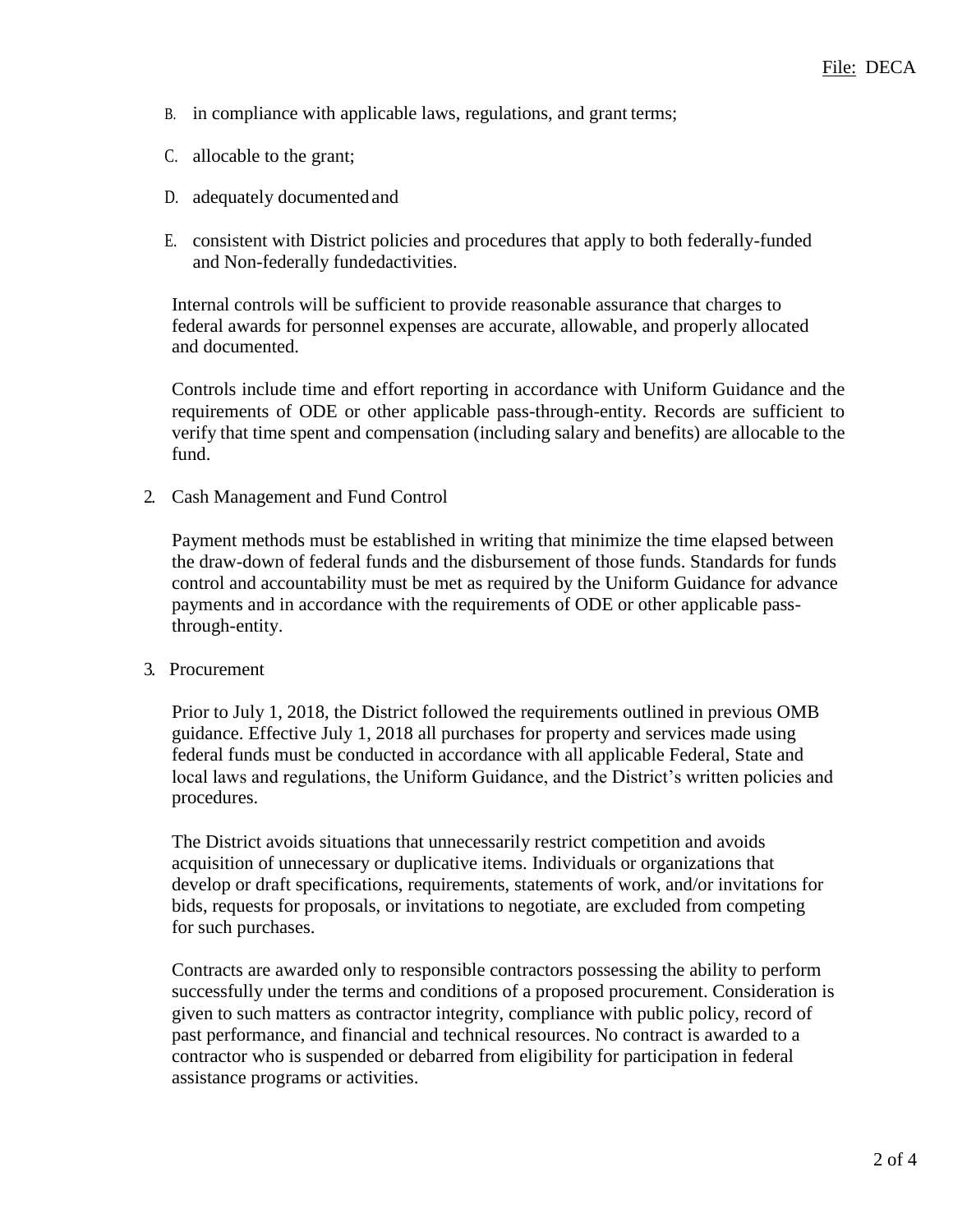Purchasing records are sufficiently maintained to detail the history of all procurements and must include at least the rationale for the method of procurement, selection of contract type, and contractor selection or rejection; the basis for the contract price; and verification that the contractor is not suspended or debarred.

#### 4. Conflict of Interest and MandatoryDisclosures

The District complies with the requirements of State law and Uniform Guidance for conflicts of interest and Mandatory Disclosures for all procurements with Federal fund.

Each employee, board member, or agent of the school system who is engaged in the selection, award, or administration of a contract supported by a federal grant or award and who has a potential conflict of interest must disclose that conflict in writing to the Treasurer. The Treasurer discloses in writing any potential conflict of interest to ODE or other applicable passthrough- entity.

A conflict of interest would arise when the covered individual, any member of his/her immediate family, his/her partner, or an organization, which employs or is about to employ any of those parties has a financial or other interest in or receives a tangible personal benefit from a firm considered for a contract. A covered individual who is required to disclose a conflict will not participate in the selection, award, or administration of a contract supported by a federal grant or award.

Covered individuals will not solicit or accept any gratuities, favors, or items from a contractor or a party to a subcontractor for a federal grant or award. Violations of this rule are subject to disciplinary action.

The Treasurer discloses in writing to ODE or other applicable pass-through-entity in a timely manner all violations of federal criminal law involving fraud, bribery, or gratuities potentially affecting any federal award. The Treasurer fully addresses any such violations promptly and notifies the Board accordingly.

5. Equipment and Supplies Purchased with Federal Funds

Equipment and supplies acquired with federal funds will be used, managed, and disposed of in accordance with applicable state and federal requirements. Property records and inventory systems shall be sufficiently maintained to account for and track equipment that has been acquired with federal funds.

6. Accountability andCertifications

All fiscal transactions must be approved by the Treasurer/designee who can attest that the expenditure is allowable and approved under the federal program. The Treasurer submits all required certifications.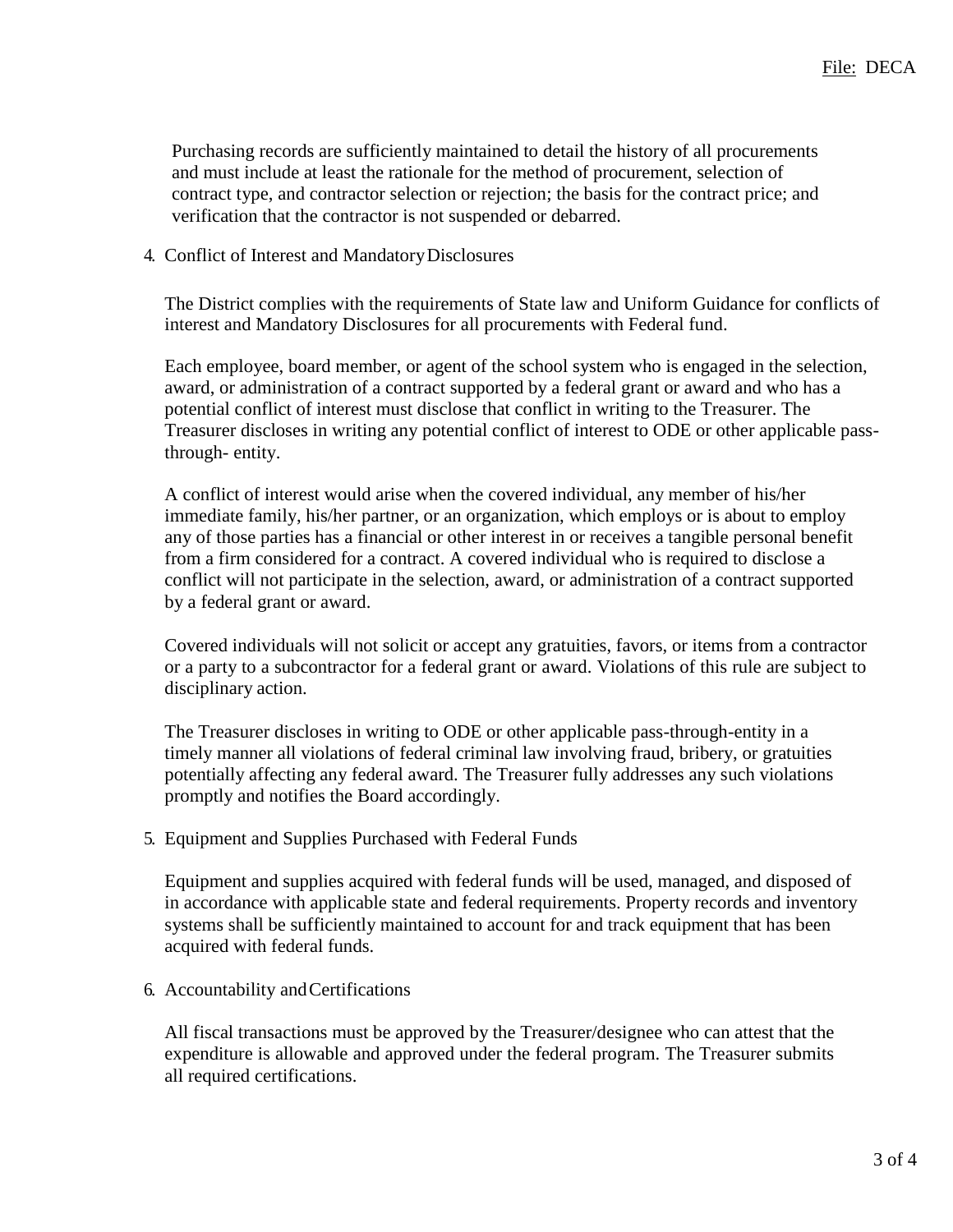7. Monitoring and Reporting Performance

The Treasurer will establish sufficient oversight of the operations of federally supported activities to assure compliance with applicable federal requirements and top ensure that program objectives established by the awarding agency are being achieved. The District submits all reports as required by federal or state authorities.

[Adoption Date: January 17, 2019]

LEGALREFS.: ORC 9.314 117.101; 117.43 3313.33; 3313.46 3319.04 5705.39; 5705.41; 5705.412 2 C.F.R. Part 200

CROSS REFS.: BBFA, Board Member Conflict of Interest

BCC, Qualifications and Duties of the Treasurer DI, Fiscal Accounting and Reporting DID, Inventories (Fixed Assets) DJ, Purchasing DJC, Bidding Requirements DJF, Purchasing Procedures DK, Payment Procedures EF/EFB, Food Services Management/Free and Reduced-Price Food Services GBCA, Staff Conflict of Interest IGBJ, Title I Programs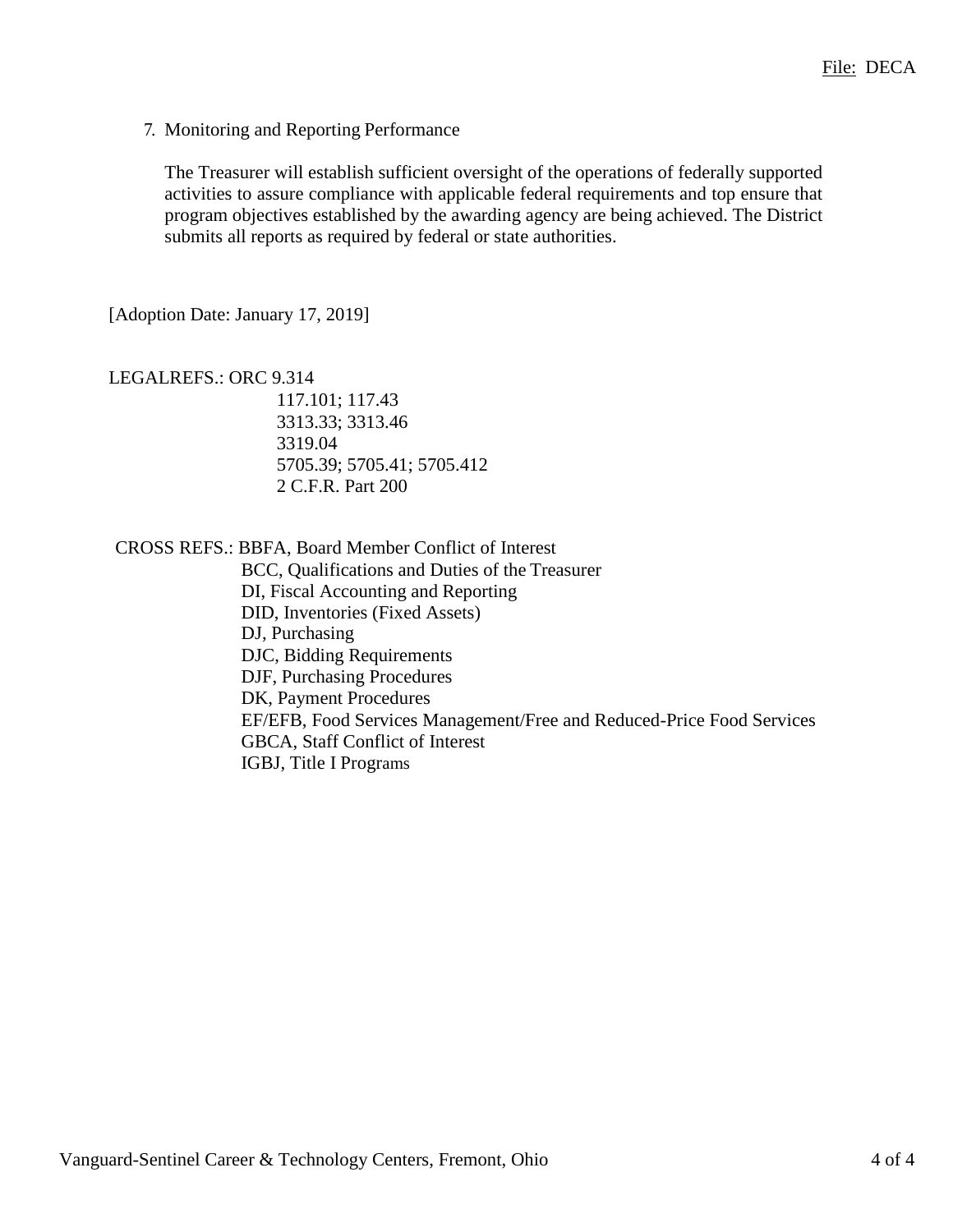## REVENUES FROM INVESTMENTS

This document, in conjunction with the Ohio Revised Code (RC), as amended, governs the investment and the investment activities of the Vanguard-Sentinel Career and Technology Centers. It will be reviewed annually for compliance and to assure the flexibility necessary for effective management of the investment portfolio as it exists.

The purpose of the investment policy is to allow for the maximum return on the District's excess cash balances consistent with the complete safety of the director value and the liquidity desired. To ensure the proper implementation of this policy, the Treasurer is authorized to:

- 1. oversee all investment activities;
- 2. invest in any security specifically authorized by the RC, Sections 135.14,135.142and 135.45 and others as amended. A copy of the RC listing permitted securities will be maintained by the Treasurer;
- 3. maintain the portfolio's current characteristics and/or to enhance its yield, swapping (i.e., the simultaneous sale of one security and the purchase of another) will be permitted;
- 4. perform all transactions on a competitive basis whenever possible;
- 5. maintain a list of approved securities dealers. Investments may be safely kept at any of the approved dealers and
- 6. forward a copy of this policy to each broker or dealer.

[Adoption date: August 20, 1992] [Re-adoption date: September 19, 1996] [Re-adoption date: May 16, 2002] [Re-adoption date: September 16, 2010] [Re-adoption date: September 17, 2015]

LEGAL REFS.: Intergovernmental Cooperation Act ORC 135.01 through 135.21 3313.51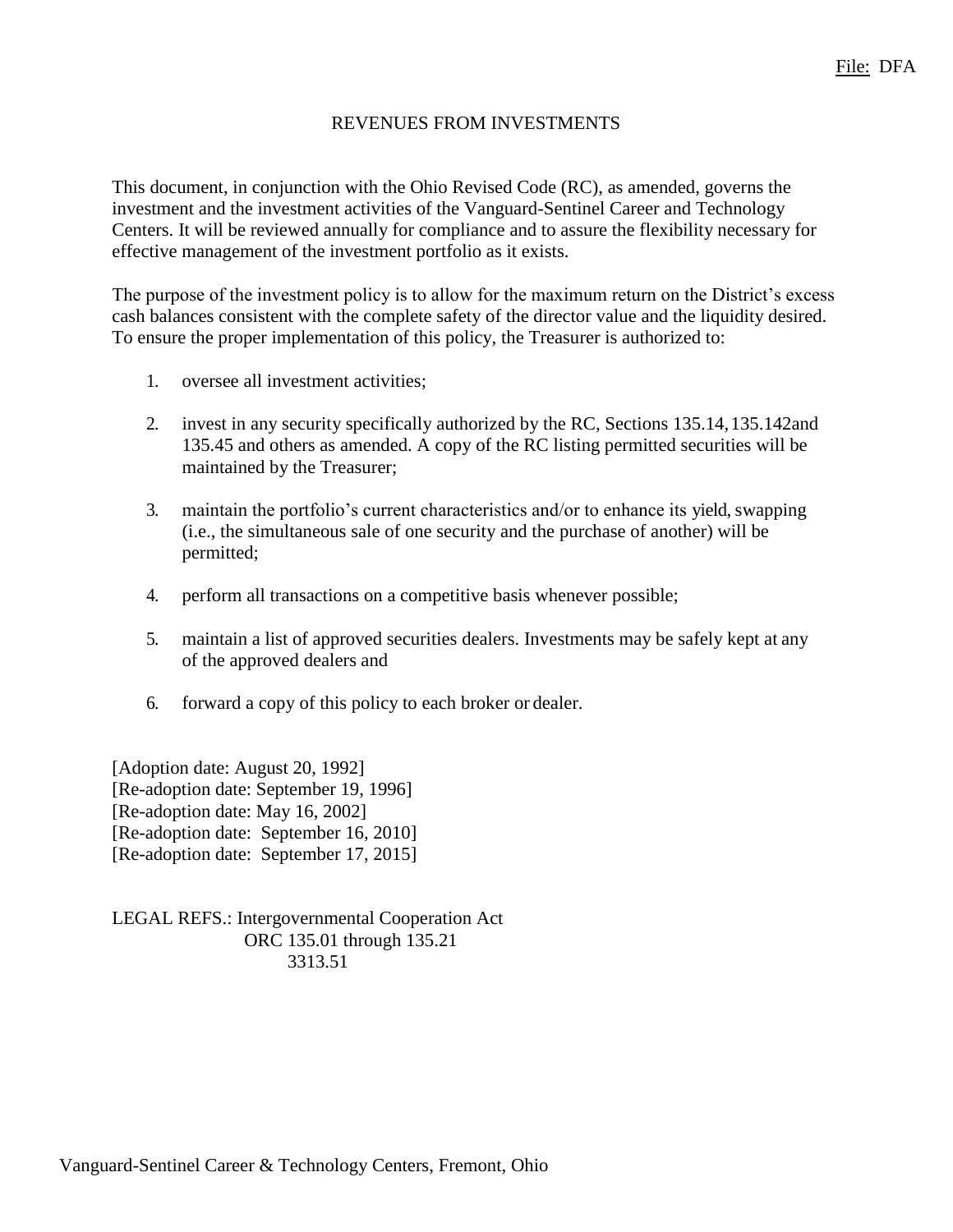## INCOME FROM SCHOOL SHOP SALES AND SERVICES

It is the policy of the Board that customer services work may be performed as part of the educational experience in career-technical programs.

The services and products provided through the District's various career-technical programs are not designed to be competitive with local businesses, nor to produce revenue for the District. However, when such services and products are made available to the public, the customer will be charged an amount sufficient to cover costs of materials, supplies, any parts used and insurance.

Vanguard-Sentinel Career and Technology Centers will only accept service work fromcustomers when the particular job fits into the educational curriculum of the individual program. Thus, only enough work to give Vanguard-Sentinel students the experiences required to develop their skills to a job-entry level of performance will beaccepted.

[Adoption date: January 21, 1993] [Re-adoption date: May 16, 2002] [Re-adoption date: September 16, 2010] [Re-adoption date: September 17, 2015]

CROSS REFS.: IIC, Community Instructional Resources (Customer Services) (Also KF)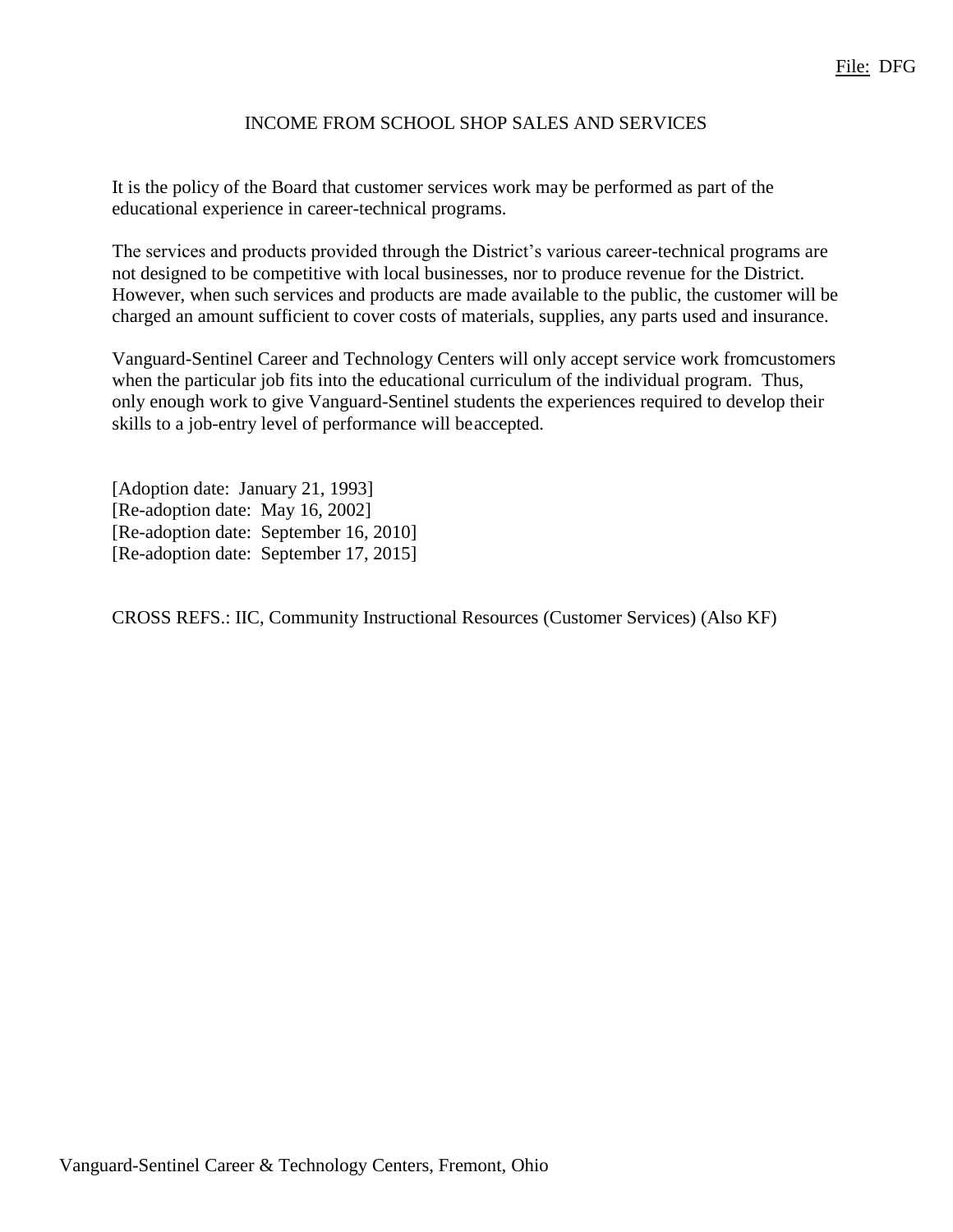## File: DFG

### INCOME FROM SCHOOL SHOP SALES AND SERVICES

#### Customer Service Guidelines

- 1. Customer service is performed in the lab only when a completed work request is onfile.
- 2. The customer is to identify the repairs requested in detail on the work order and sign it. Additional work is not performed without the customer's authorization inadvance.
- 3. The school cashier issues all work orders in numerical order to the instructors as requested. Instructors must complete work orders in their entirety.
- 4. When jobs have been completed, the instructor is to inspect the job prior to release and sign the work order to indicate completion. The work order is then returned to the school cashier. Voided work orders are to be returned to the cashier.
- 5. Customer services charges are calculated as follows.
	- A. If the school provides the parts, the school's cost of parts plus 20%.
	- B. If the customer provides the parts, a 10% service charge based on the instructor's estimated value of the parts.
	- C. A deposit of 50% of the estimated cost of the job is required for workorders exceeding \$250.
	- D. A minimum charge of \$3 applies to all customer service work performed.
	- E. Sales tax is assessed to all work orders unless a tax exemption certificate is filed with the school.
- 6. All work orders must be paid in full before the "job" is released to the customer. Instructors are responsible for those work orders released with less than full payment. Commercial accounts are established for submission of purchase orders or a letter of credit for which payment is due upon receipt of an invoice.
- 7. Service charges may be waived for nonprofit organizations and students enrolled in the program in which the work is performed.

[Approval date: January, 1993] [Re-approval date: May 16, 2002] [Re-approval date: September 16, 2010] [Re-approval date: September 17, 2015]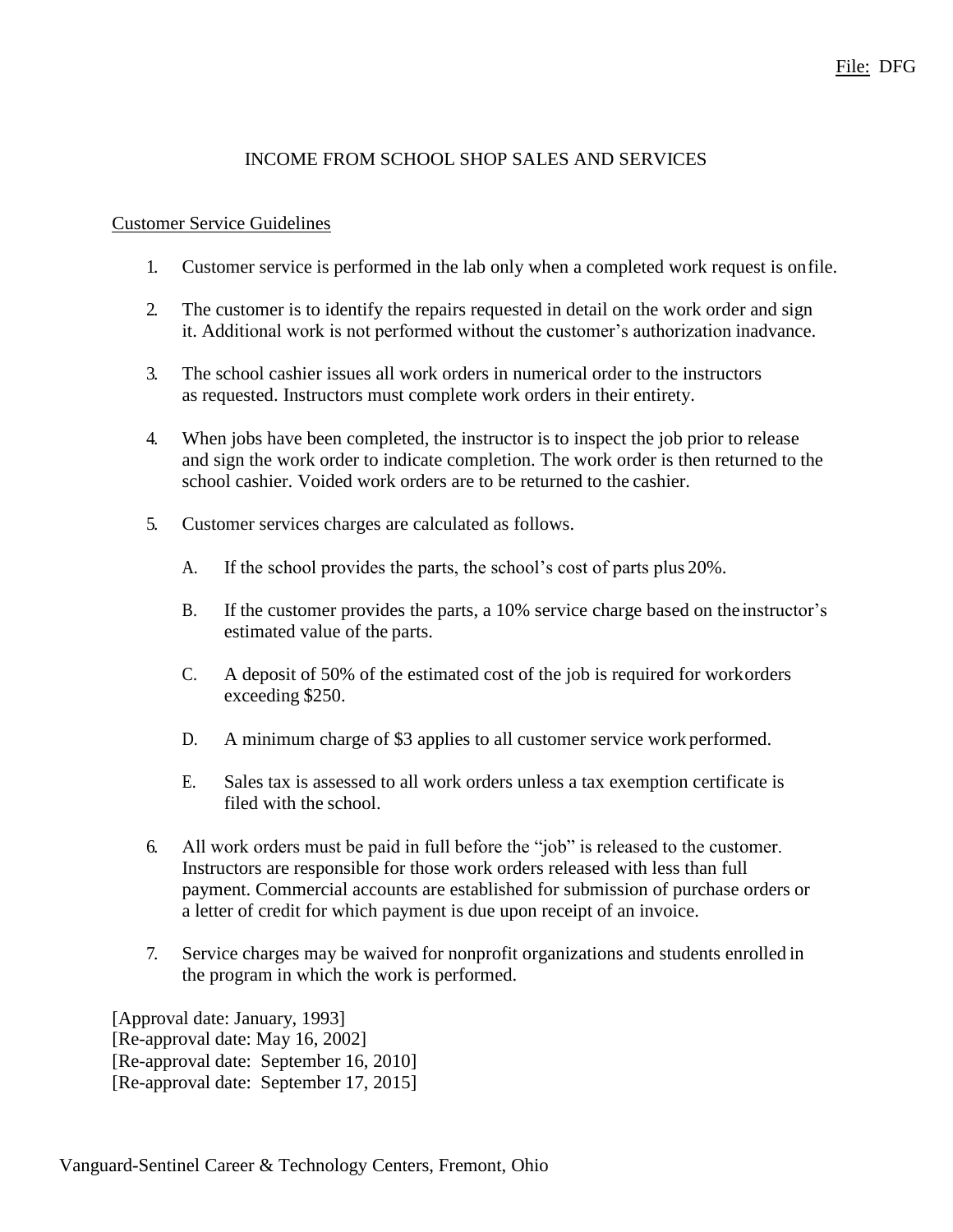#### AUTHORIZED SIGNATURES (Use of Facsimile Signatures)

The Treasurer authorizes designated depositories to honor any instrument bearing an authorized facsimile signature in a form as he/she may designate and to charge the same to the account as fully as though it bore a manually written signature.

A facsimile signature includes, but is not limited to, the reproduction of any authorized signature by a copper plate or a photographic, photo static or mechanical device. Written notice of the adoption of a facsimile signature is provided to the depositories. The notice includes a description of the device to be used and a sample of the facsimile signature. Written approval must be received from the depository before the facsimile signature can be used.

The Board purchases a surety bond to protect against the loss of any public funds.

[Adoption date: June 16, 2005] [Re-adoption date: September 16, 2010] [Re-adoption date: September 17, 2015] [Re-adoption date: January 17, 2019]

LEGAL REFS.: ORC 9.10 through 9.14 1306.06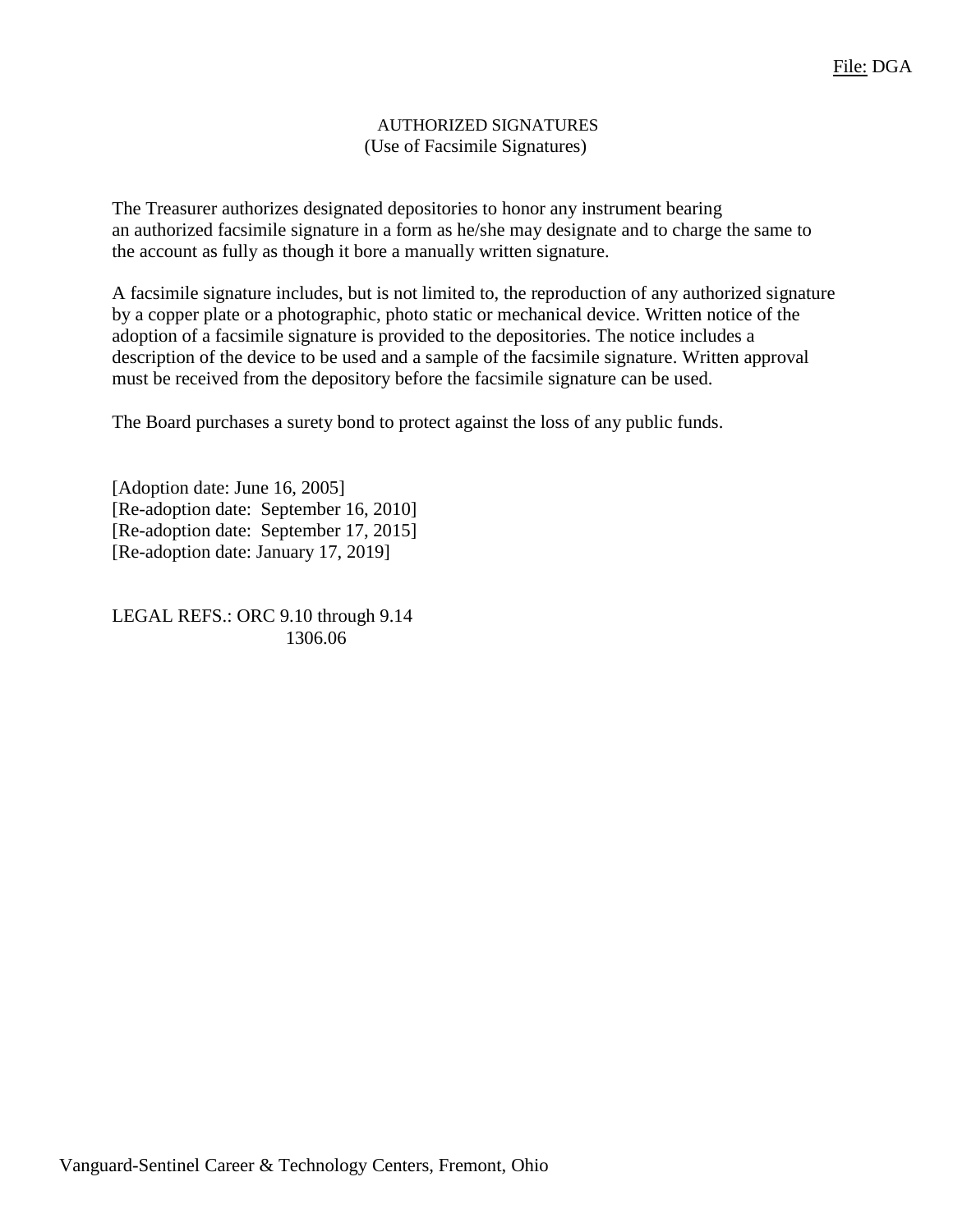## BONDED EMPLOYEES AND OFFICERS

The Board authorizes the use of an employee dishonesty policy in a coverage amount determined and approved by the Board in lieu of a Treasurer's surety bond. This policy must be in place at the time of appointment or reappointment of the Treasurer.

The Superintendent, Board President and employees who handle school funds are included, at Board expense, in a position schedule bond or under the District liability insurance policy. The District also provides for appropriate bonding or insurance for non-employees collecting money on behalf of the District.

[Adoption date: February 18, 2021]

LEGAL REFS.: ORC 3.06; 3.061 131.18 3313.25; 3313.83 3319.05 5705.412

CROSS REFS.: DM, Deposit of Public Funds (Cash Collection Points)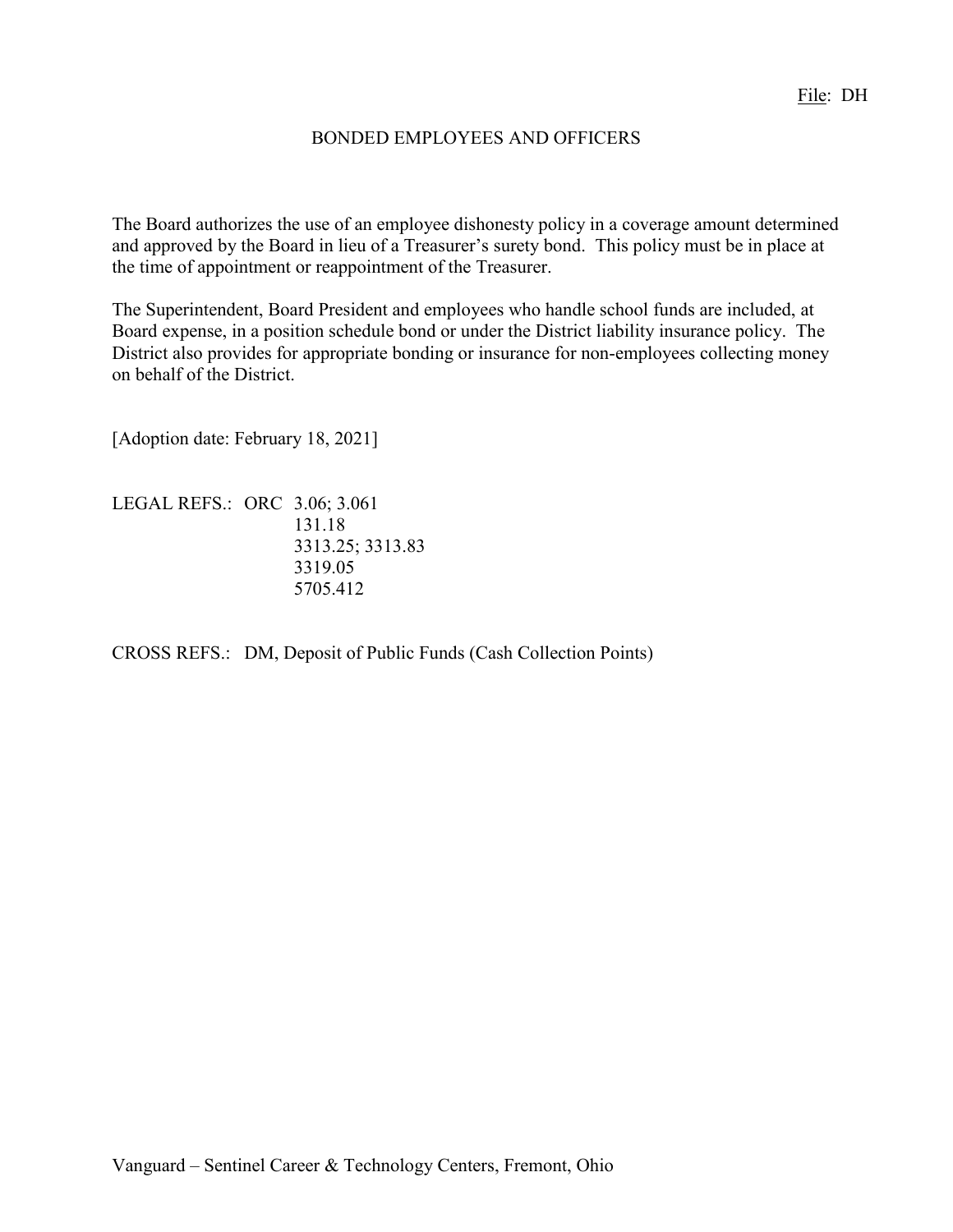### INVENTORIES (Fixed Assets)

The Board, as steward of this District's property, recognizes that efficient management and full replacement upon loss requires accurate inventory and properly maintained property records.

The District shall conduct a complete inventory every year, by physical count, of all Districtowned equipment and supplies. For purposes of this policy, "equipment" means a unit of furniture or furnishings, an instrument, a machine, an apparatus or articles which retain shape and appearance with use, is nonexpendable and does not lose its identity when incorporated into a more complex unit.

This District shall maintain a fixed asset accounting system. The fixed asset system shall maintain sufficient information to permit:

- 1. preparation of year-end financial statements in accordance with generally accepted accounting principles;
- 2. adequate insurance coverage and
- 3. control and accountability.

Each building and additions to buildings are identified by location or name and are described in detail (e.g., size, number of floors, square footage, type of construction, etc.) with the value shown for all individual structures.

Fixed equipment is inventoried by building, floor and room name or number; each item is to be listed individually. (Leased equipment that the District will eventually own must be inventoried.)

Movable equipment is inventoried by building, floor and room name or number; each item is to be listed individually. Any item that has a model number or serial number has that number noted in the description for full identification. All items assigned to a building are the building administrator's responsibility.

All equipment purchased, after the initial inventory, as capital outlay or replacement with a cost of \$2,000 or more and with an estimated useful life of five years or more is tagged and made part of the equipment inventory. For fixed asset reporting purposes, all equipment in excess of \$2,000 is used.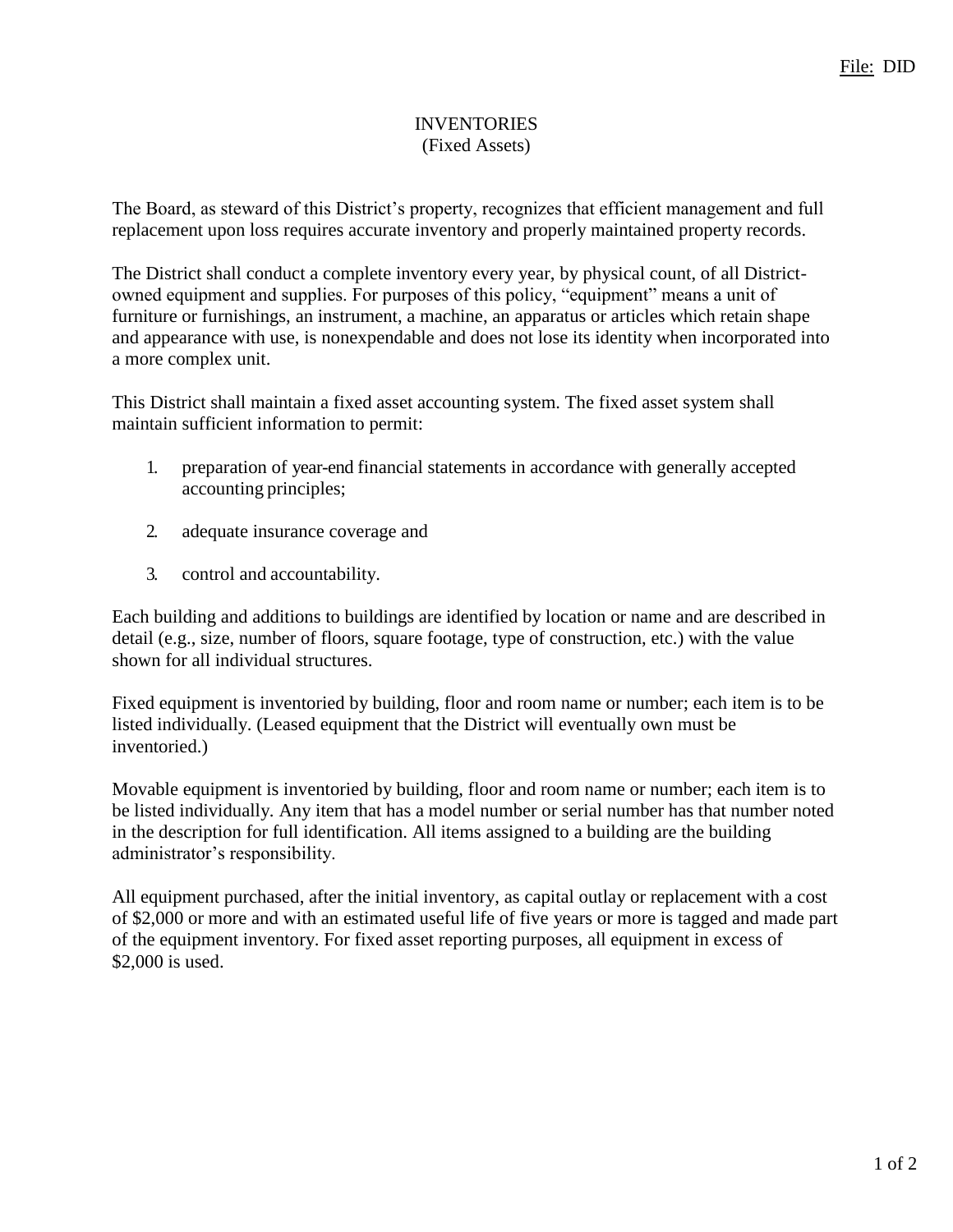A listing of all equipment is supplied to each building and department. This listing is updated annually by the close of the school year, or not later than the second Friday in June of each year. This updated listing is then submitted to the Treasurer's office for audit purposes.

A physical inventory of supplies is taken at the building level at the close of the school year, or not later than the second Friday in June of each year. This updated listing is then submitted to the Treasurer's office for audit purposes.

The Treasurer is assisted by the directors, supervisors and certificated and classified and confidential staffs in the performance of this function.

[Adoption date: May 16, 2002] [Re-adoption date: September 16, 2010] [Re-adoption date: September 17, 2015]

LEGAL REFS.: ORC 117.38 3313.20; 3313.41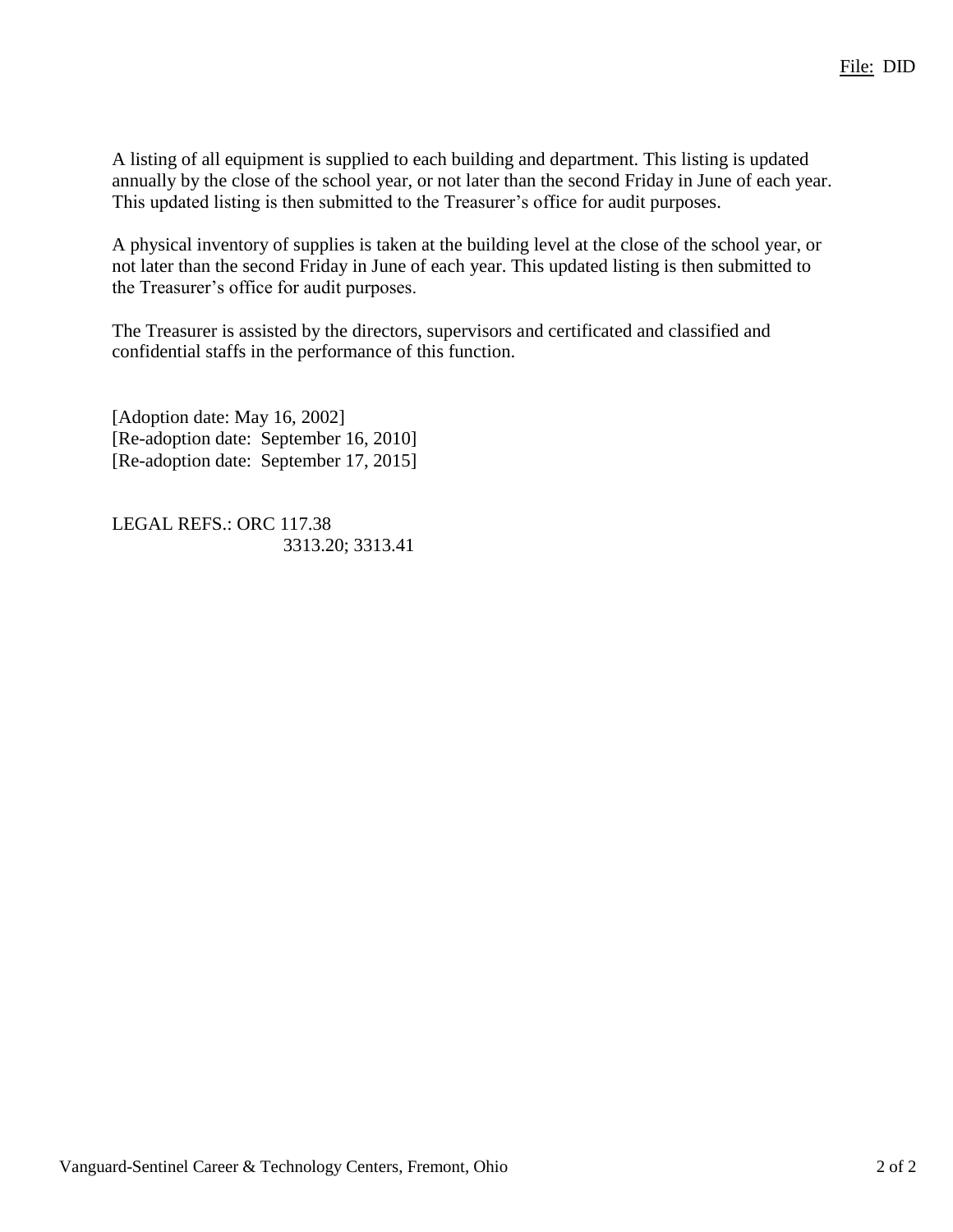### PURCHASING

The function of purchasing is to serve the educational program by providing the necessary supplies, equipment and services. The Board's authority for the purchase of materials, equipment, supplies and services is extended to the District administration through its adoption of the annual appropriations resolution.

The Board declares its intention to purchase competitively without prejudice and to seek maximum educational value for every dollar expended. The purchase of items and services found on lists from the appropriations resolution requires no further Board approval, except in those instances in which, by law or Board policy, the purchases or services must be put to bid.

The Board authorizes "blanket" purchase orders to be issued for generic supplies for up to \$50,000. Blanket purchase orders will not extend beyond the current fiscal year.

A "super blanket": purchase order for a "specific" permitted purpose and in an amount not to exceed the line –item appropriation and fund, is authorized to the extent permitted by law. The permitted purpose list may include payment for accountants, architects, attorneys, construction project managers, consultants, engineers, fuel oil, gasoline, food items and utilities. The super blanket purchase order may not extend beyond the current fiscal year.

The acquisition of supplies, equipment and services is centralized in the business office, which functions under the supervision of the purchasing agent through whose office all purchasing transactions are conducted.

The Board assigns to the purchasing agent the responsibility for the quality and quantity of purchases made. The Treasurer is charged with the responsibility to ensure that all purchases do not exceed appropriations and that they are consistent with the approved educational goals and programs of the District and are conducted in accordance with all applicable laws and regulations.

[Adoption date: January 17, 2019]

LEGAL REFS.: Ohio Const. VIII, Section 2e ORC 9.314 3313.172; 3313.18; 3313.33; 3313.46 3319.04 3327.08 5705.38; 5705.39; 5705.40; 5705.41; 5705.412 2 C.F.R. Part 200

CROSS REFS.: DECA, Administration of Federal Grant Funds DJC, Bidding Requirements DJF, Purchasing Procedures DK, Payment Procedures

Vanguard-Sentinel Career & Technology Centers, Fremont, Ohio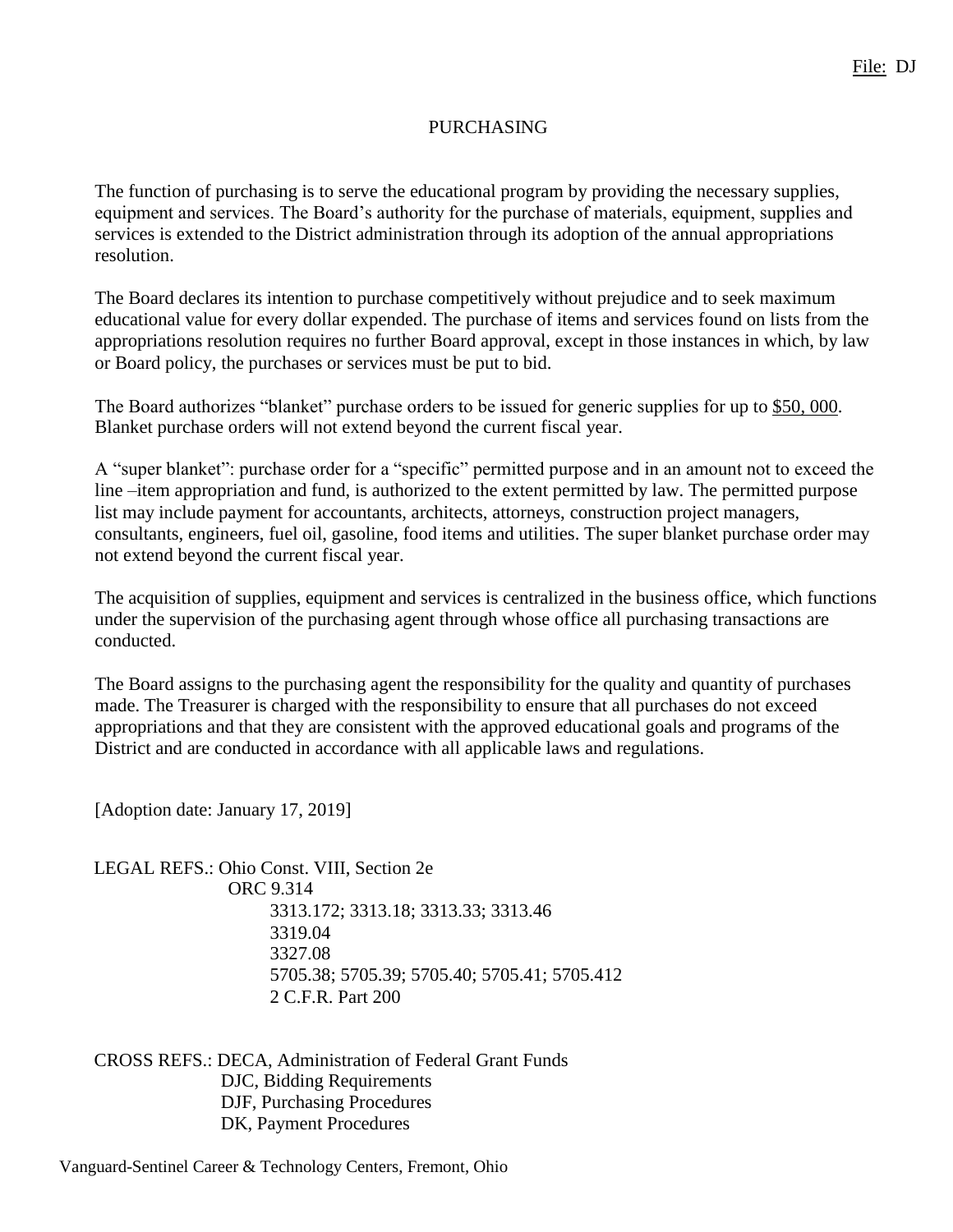## PETTY CASH ACCOUNTS

All expenditures from school funds shall be made by check, except for small items that can be reimbursed from the District's petty cash fund. A petty cash fund will be established for each career-technical center in the amount of Vanguard \$50, Sentinel \$25, or an amount deemed appropriate by the Treasurer and approved by the Board. The petty cash fund shall be used for purchasing emergency supplies, paying freight charges and other appropriate expenses of the District. Invoices or other approved substantiation of evidence shall be required for all payments from petty cash. Purchases are not to exceed \$25.

[Adoption date: August 20, 1992] [Re-adoption date: May 16, 2002] [Re-adoption date: September 16, 2010] [Re-adoption date: September 17, 2015]

LEGAL REFS.: ORC 9.38 3313.291; 3313.31; 3313.51

CROSS REF.: DM, Cash in School Buildings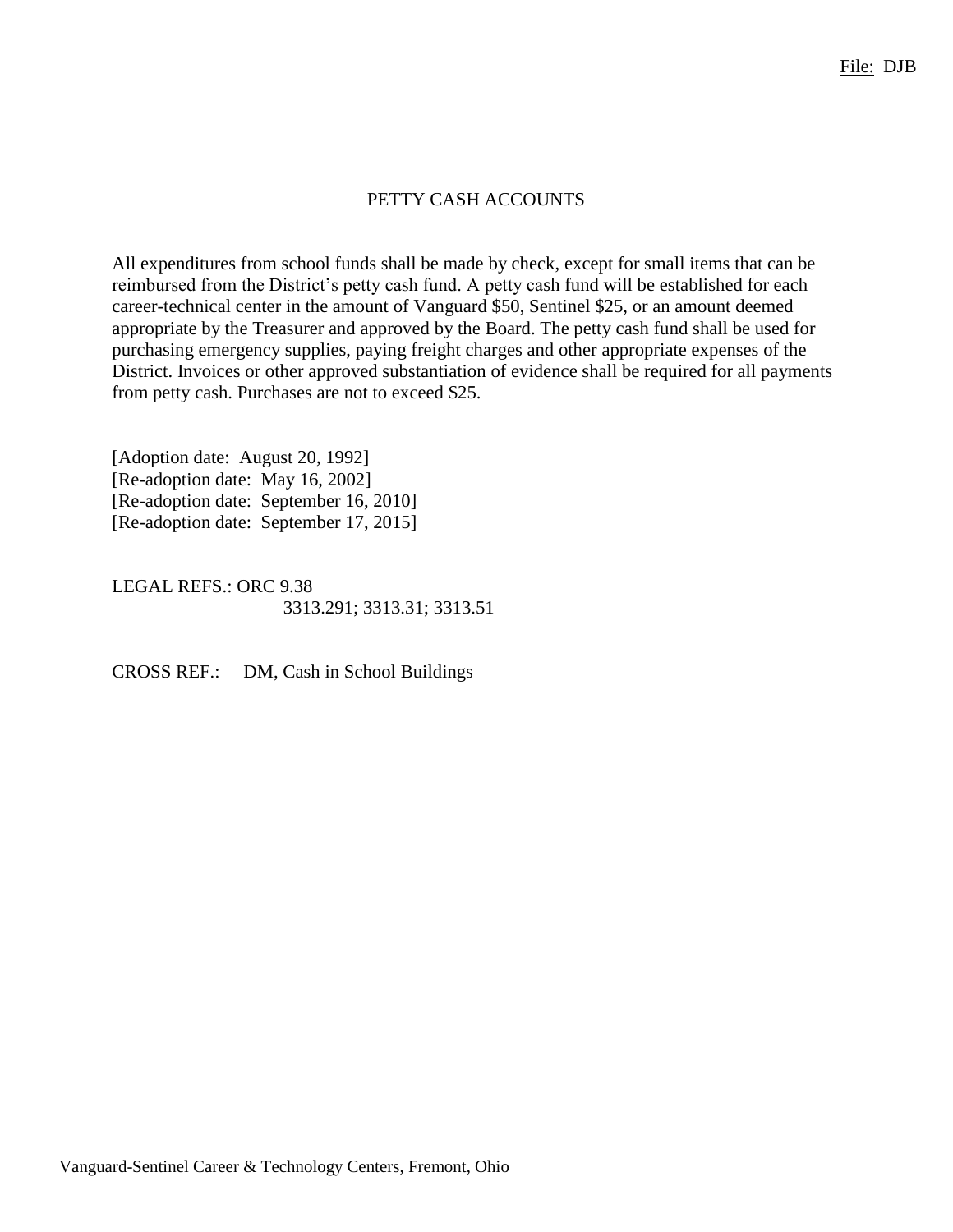## BIDDING REQUIREMENTS

Contracts for construction or demolition of buildings or for any improvements or repairs that exceed \$50,000 are let only after bids are solicited and received in compliance with law. However, if the Board enters into a shared savings contract for energy conservation measures, competitive bidding is not required. The Board may also enter into an installment payment contract for the purchase and installation of energy conservation measures and competitive bidding does not need to be utilized if two-thirds of the entire Board adopts a resolution stating that competitive bidding does not apply to the project.

If feasible, all purchases over \$25,000 and not otherwise subject to required federal or state bidding requirements will be based on price quotations submitted by at least three vendors. These quotations are treated confidentially until the deadline for filing is past; thereafter, they are public information. Any purchase over \$25,000 shall be approved in advance by the Board regardless of source of funding.

The Business Manager assembles the proper specifications and makes the necessary arrangements for public bidding and price quotations. The Treasurer receives the bids and price quotations and records them. The Business Manager makes his/her recommendations to the Board. Upon approval by the Board, he/she processes purchase orders to those bidders awarded contracts and notifies the other bidders of the results of the bidding.

Purchases made through the use of federal funds are made in compliance with the requirements of State and Federal law and District policies and procedures including the applicable bidding requirements.

[Adoption date: August 20, 1992] [Re-adoption date: September 15, 1994] [Re-adoption date: May 16, 2002] [Re-adoption date: September 16, 2010] [Re-adoption date: September 17, 2015] [Re-adoption date: July 1, 2017] [Re-adoption date: January 17, 2019]

LEGAL REFS.: ORC 9.314

153.01; 153.12 through 153.14; 153.50 through 153.56 3313.372; 3313.373; 3313.46 3319.04 2 C.F.R. Part 200

CROSS REFS.: DJ, Purchasing

DJF, Purchasing Procedures FA, Facilities Development Goals FEF, Construction Contracts Bidding and Awards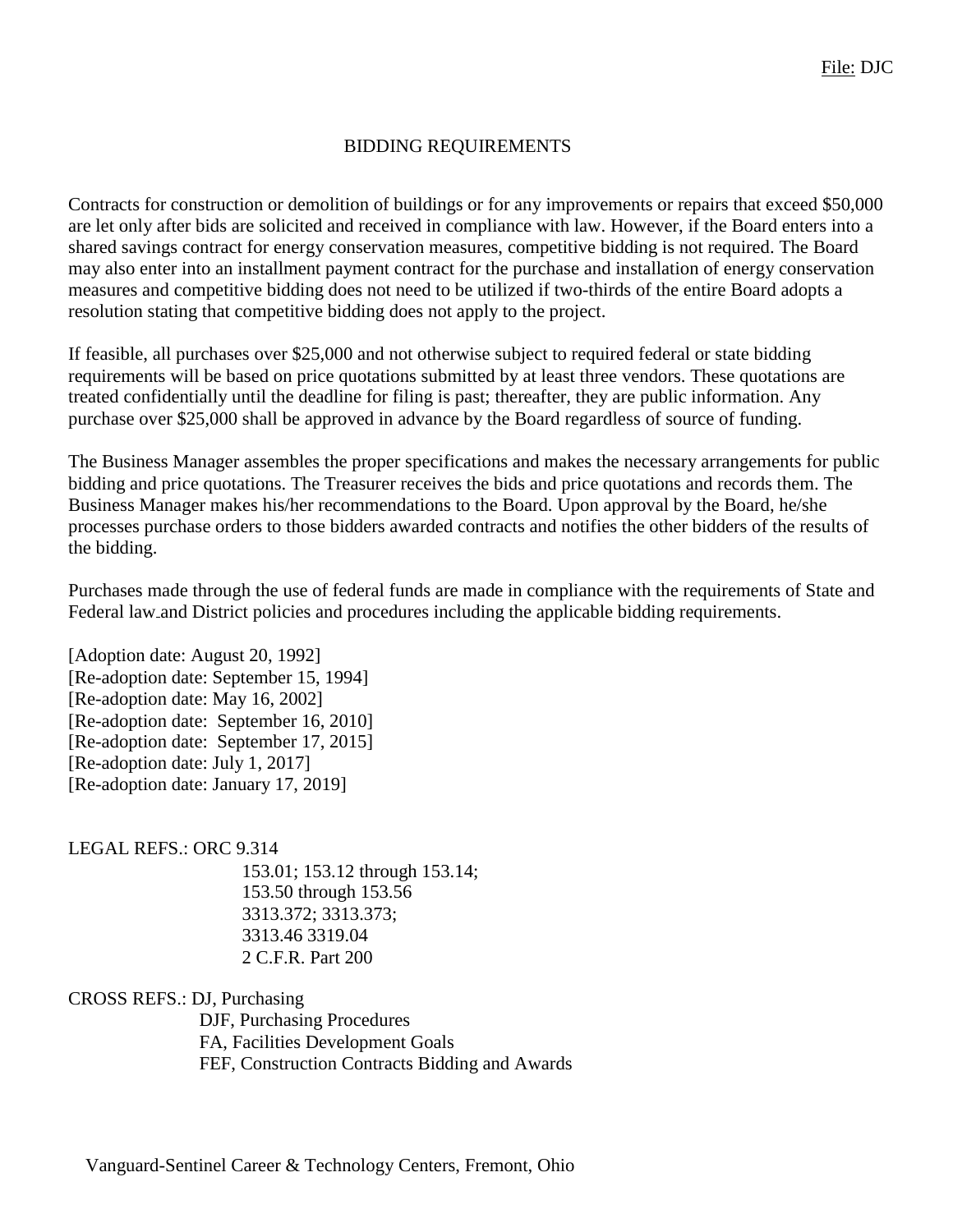### Purchasing Procedures

Monies under the jurisdiction of the Board may not be expended except upon a warrant drawn against a specific appropriation and against a specific fund. Therefore, no contract or purchase order for the expenditure of money will be made unless there is attached to it a certificate of the Treasurer certifying that the amount required to meet the contract or purchase order has been appropriated and is in the treasury, or is in the process of collection, and is free from previous encumbrance.

Any contract or purchase order issued without such a certificate attached is void, except as the law allows later issuance within 30 days of the certificate and except that, if the amount involved is less than \$3,000, the Treasurer may authorize it to be paid without the ratification or affirmation of the Board. Under certain conditions, the law also allows the Treasurer to issue blanket certification, subject to limitations of time and amount as set by law.

Purchasing procedures are designed to ensure the best possible price for the desired products and services. Procedures for purchasing are developed to require that all purchases are made on properly approved purchase orders and that, for items not put up for bid, price quotations are solicited.

Special arrangements may be made for ordering perishable and emergency supplies.

Prior to July 1, 2018, the District followed the requirements outlined in previous OMB guidance. Effective July 1, 2018 all purchases for property and services made using federal funds must be conducted in accordance with all applicable Federal, State and local laws and regulations, the Uniform Guidance, and the District's written policies and procedures.

[Adoption date: January 17, 2019]

LEGAL REFS.: ORC 3313.46 3327.08 5705.41(D)(1); 5705.412; 5705.44 2 C.F.R. Part 200

CROSS REFS.: DECA, Administration of Federal Grant Funds DJ, Purchasing DJC, Bidding Requirements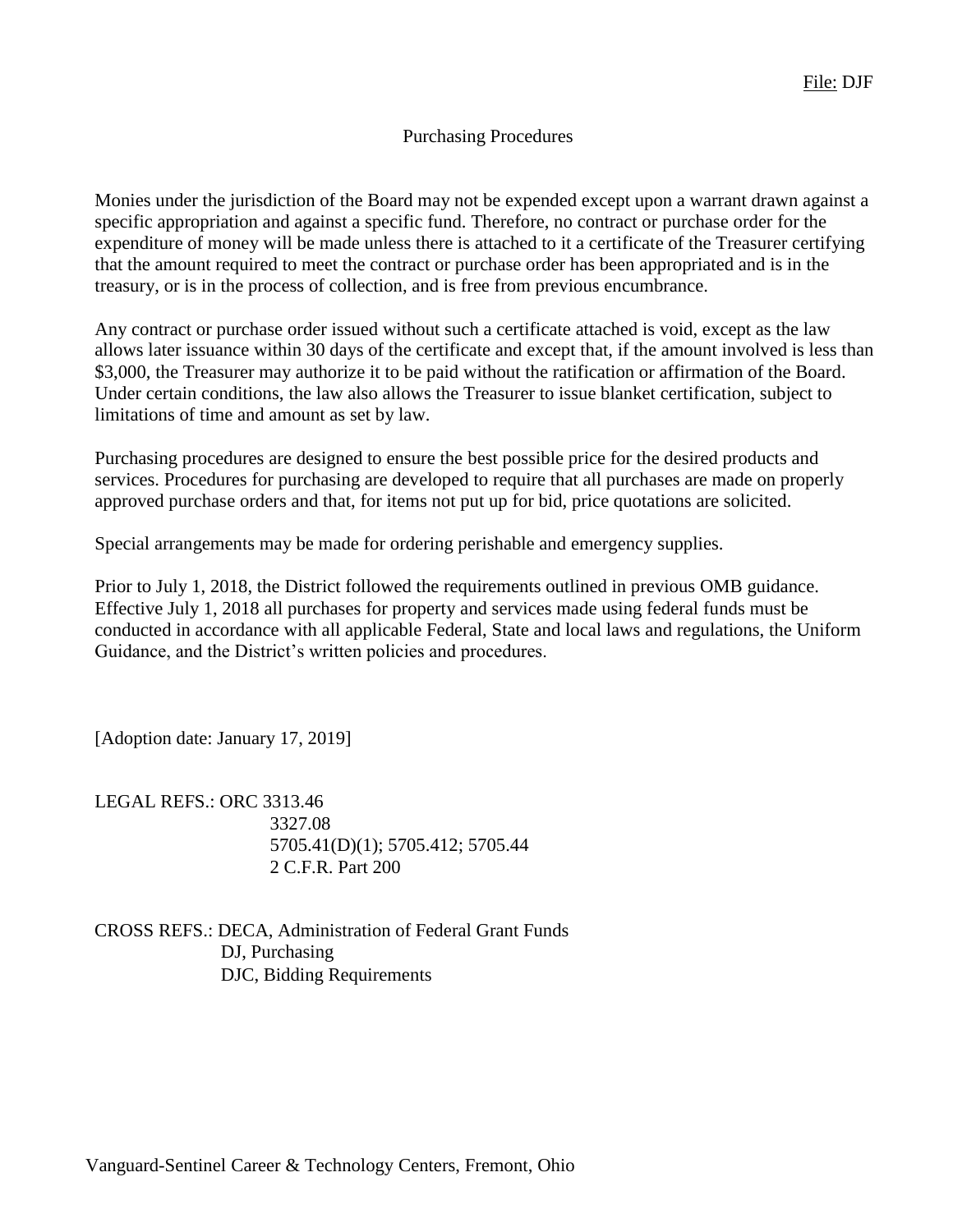## CREDIT CARD PURCHASING

The Board recognizes the efficiency and convenience afforded the day-to-day operation of the District through the use of credit cards under the supervision of the Treasurer. However, credit cards are not to be used to circumvent the general purchasing procedures required by State law and Board policies.

The Board authorizes the Treasurer to review available credit card accounts to determine which account and account provider best meets the needs of the District. The Treasurer will determine how many accounts and cards are to be issued, and establish a process for credit card reissuance or cancellation.

1. The District name must appear on each card associated with the credit card account. Themaximum credit card account limit is \$150,000. Should the District receive rewards on the account the Treasurer will provide an annual report to the Board detailing all rewards received based on use of the credit card account.

2. The Board appoints a compliance officer who reviews the number of cards and accounts issued, the number of active cards and accounts issued, and the card and account expiration dates and credit limits at least once every six months. The Treasurer cannot serve as the compliance officer. The compliance officer cannot authorize and individual to use the credit card. The compliance officer cannot use the credit card account except when the compliance officer is the Superintendent. If the Superintendent is the compliance officer and the Board has authorized the Superintendent to use the credit card, the Treasurer/designee must monthly review the credit card transaction detail and sign attestation to the review.

- 3. Credit Cards may only be used by the followingindividuals
	- a. Superintendent
	- b. Treasurer
	- c. Treasurer'sAssistants
	- d. Maintenance Director
	- e. Public Relations Director
	- f. Food Service Director
	- g. Directors
	- h. Assistant Directors
	- i. Teachers
	- j. Administrative Assistant to the Superintendent
	- k. Maintenance/Custodial personnel
	- l. Technology Director
	- m. Technology Support Staff
	- n. Building Secretaries/Cashiers
	- o. Educational Aides
	- p. Guidance Counselors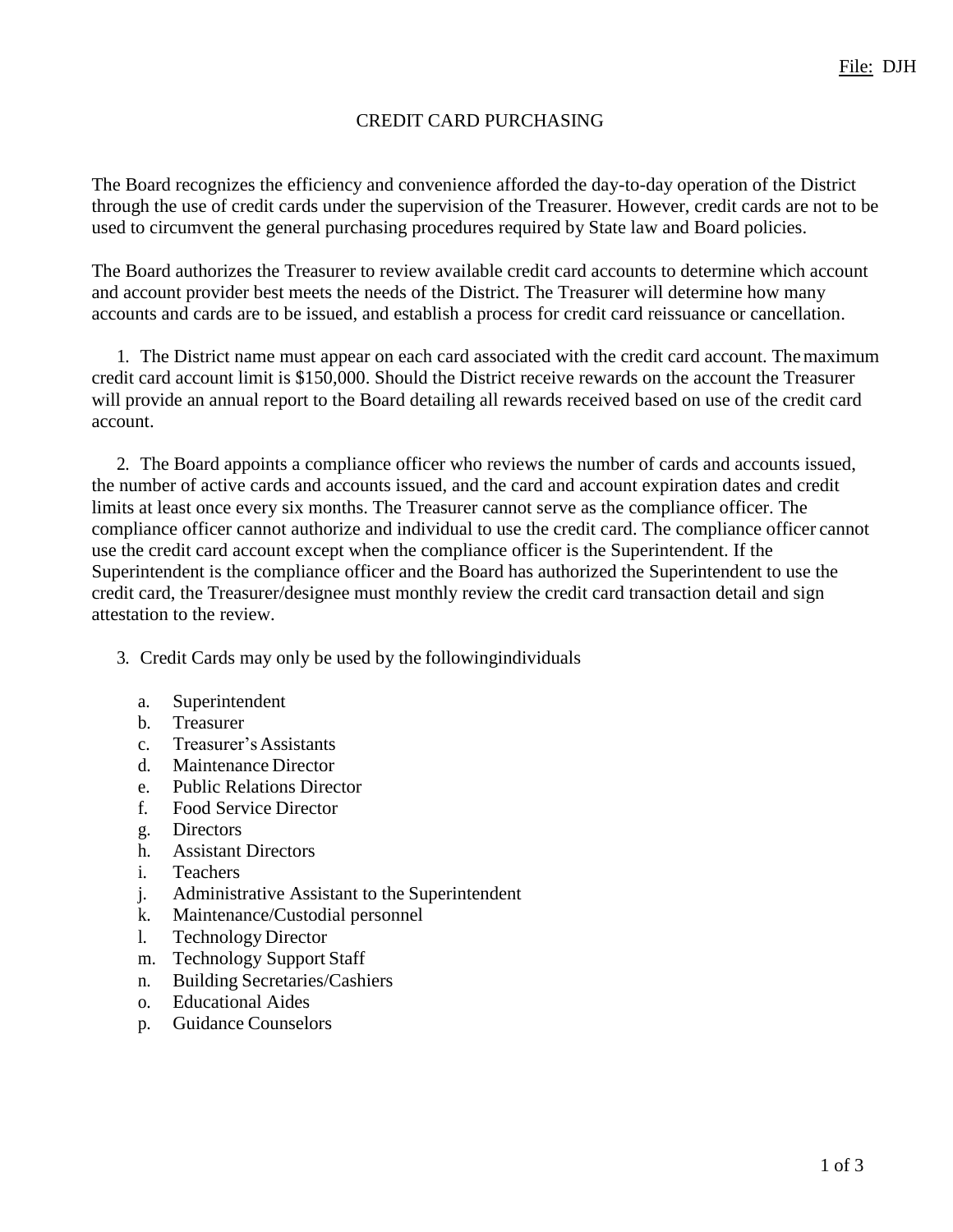4. Credit cards may be used for District-related transportation, parking, conference registrations and lodging for the Board and staff. They may also be used for meal expenses of staff, Board members and community members when meeting for school business matters. Such expenses are subject to the reimbursement limits established by the Board in Policy DLC-R.

5. If monies are budgeted and deposited with the Treasurer in advance, credit cards maybe used by school employees for student trips and competitions for safety and securityreasons.

6. With prior approval of the Treasurer (meaning a purchase order has been issued), credit cards may be used by school employees for school-related purchases from a vendor who does not accept purchase orders or for supplies/materials for the employee's direct department.

7. Usual and customary gratuities are permitted (not to exceed 20% unless automatically added to the bill).

8. All credit card statements are sent directly to the Treasurer's office. The Treasurerkeeps record of all credit card use.

9. Receipts and appropriate forms are to be turned in to the employee's supervisor or building cashier within five business days of the transaction and then submitted to the Treasurer within five business days of the transaction and then submitted to the Treasurer within five business days of receiving the monthly credit card statement. Receipts for meals must include the names of all individuals for whom meals were provided and the purpose of the meeting. Failure to turn in receipts and appropriate forms to the Treasurer within the required timeframe may result in the charges being deemed unrelated or unsubstantiated. The user is District due to an employee failing to submit invoices and credit card receipts on a timely basis are the responsibility of the employee.

10. All authorized users must immediately report loss or theft of the District credit card tothe Treasurer who will immediately contact the credit card issuer.

The use of the credit card for the following items is considered unauthorized use and classified as credit card misuse.

1. Expenditures not specifically authorized by this policy;

2. Purchase of personal goods or services for any employee, employee's spouse, childrenor anyone employed or not employed by the Board and attending a District businessfunction;

3. Payment of fines, penalties or personal liabilities incurred by the employee or anyoneelse;

4. Alcoholic beverages or tobacco;

5. Fuel for use in a personal vehicle;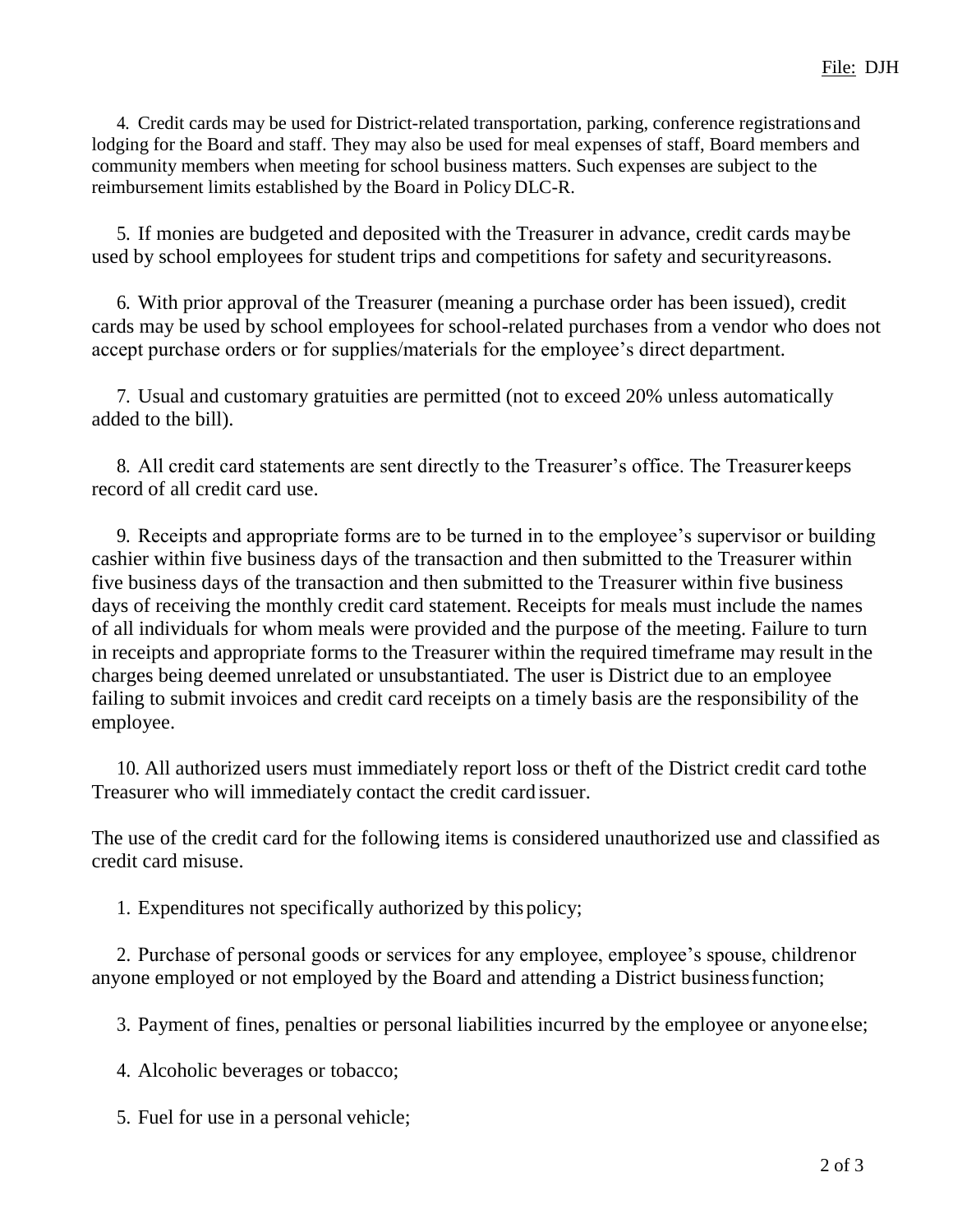- 6. Entertainment expenses, including pay-per-view movie charges and/or;
- 7. Cash advances.

Persons using a credit card for personal, non-authorized purposes or undocumented expenditures shall be held personally responsible for those expenditures. Misuse of the credit card is subject to suspension of credit card privileges and further disciplinary procedures, including termination.

An employee or officer of the Board who knowingly misuses a District credit card account also is in violation of State criminal law.

[Adoption date: May 16, 2002] [Re-adoption date: August 19, 2004] [Re-adoption date: June 16, 2005] [Re-adoption date: September 16, 2010] [Re-adoption date: September 17, 2015] [Re-adoption date: January 17, 2019]

LEGAL REFS.: ORC 9.21; 9.22 2913.21 3313.311

CROSS REFS.: DJ, Purchasing

DLC, Expense Reimbursement GCL, Certified Staff Development Opportunities GDL, Classified and Confidential Employee Development Opportunities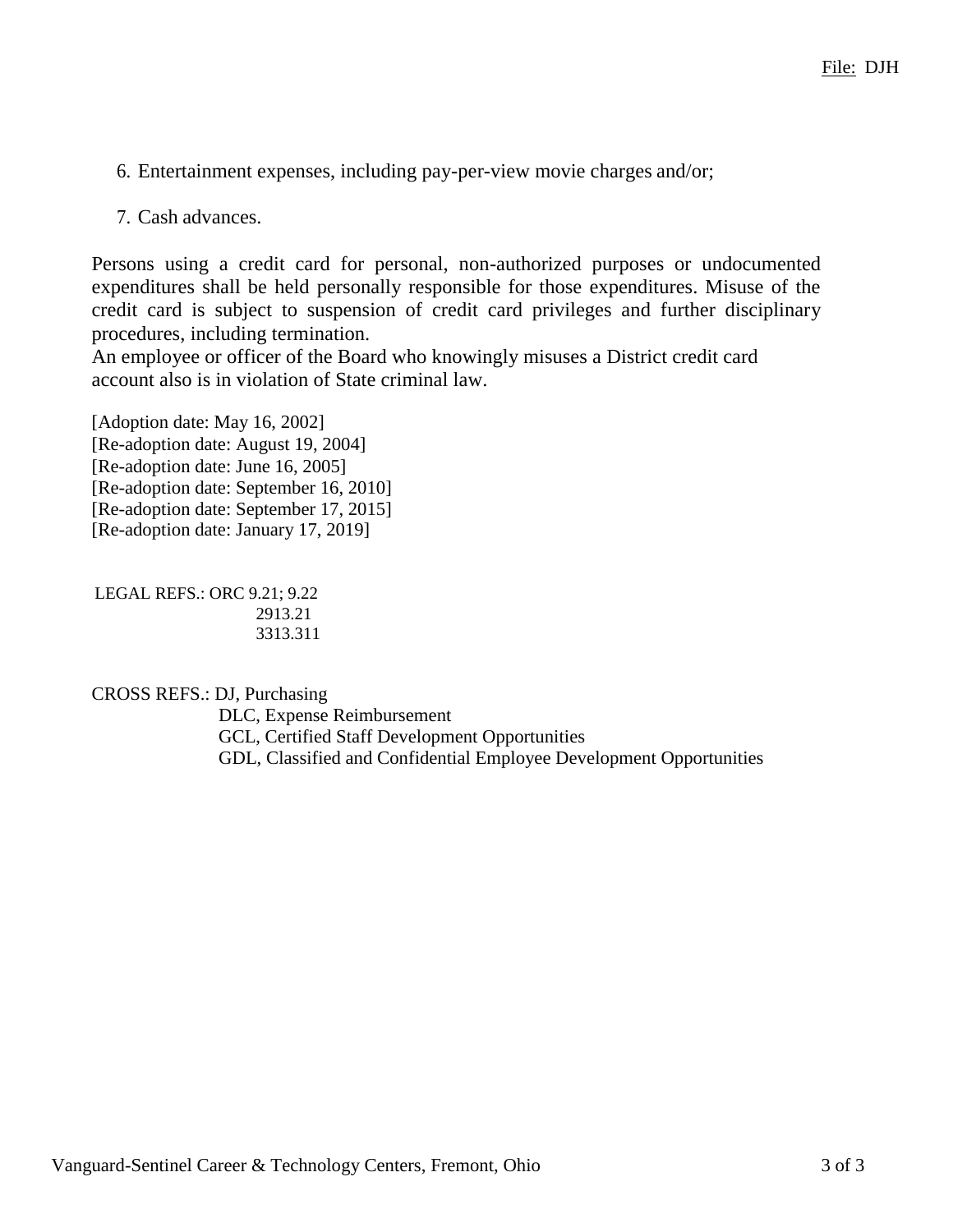## PAYMENT PROCEDURES

All claims for payment from District funds are processed by the Treasurer. Payment is authorized against invoices and supporting documents verifying receipt, supported by approved purchase orders or in accordance with salaries and salary schedules approved by the Board.

As an operating procedure, the Board has adopted an annual resolution authorizing payment by the Treasurer for debts or claims. The Board receives a list of bills paid the previous month.

The Treasurer is responsible for ensuring that appropriate allocations are observed and that total expenditures do not exceed the amounts appropriated for all items.

[Adoption date: May 16, 2002] [Re-adoption date: September 16, 2010] [Re-adoption date: September 17, 2015]

LEGAL REFS.: ORC 3313.18 3315.08 5705.38 through 5705.412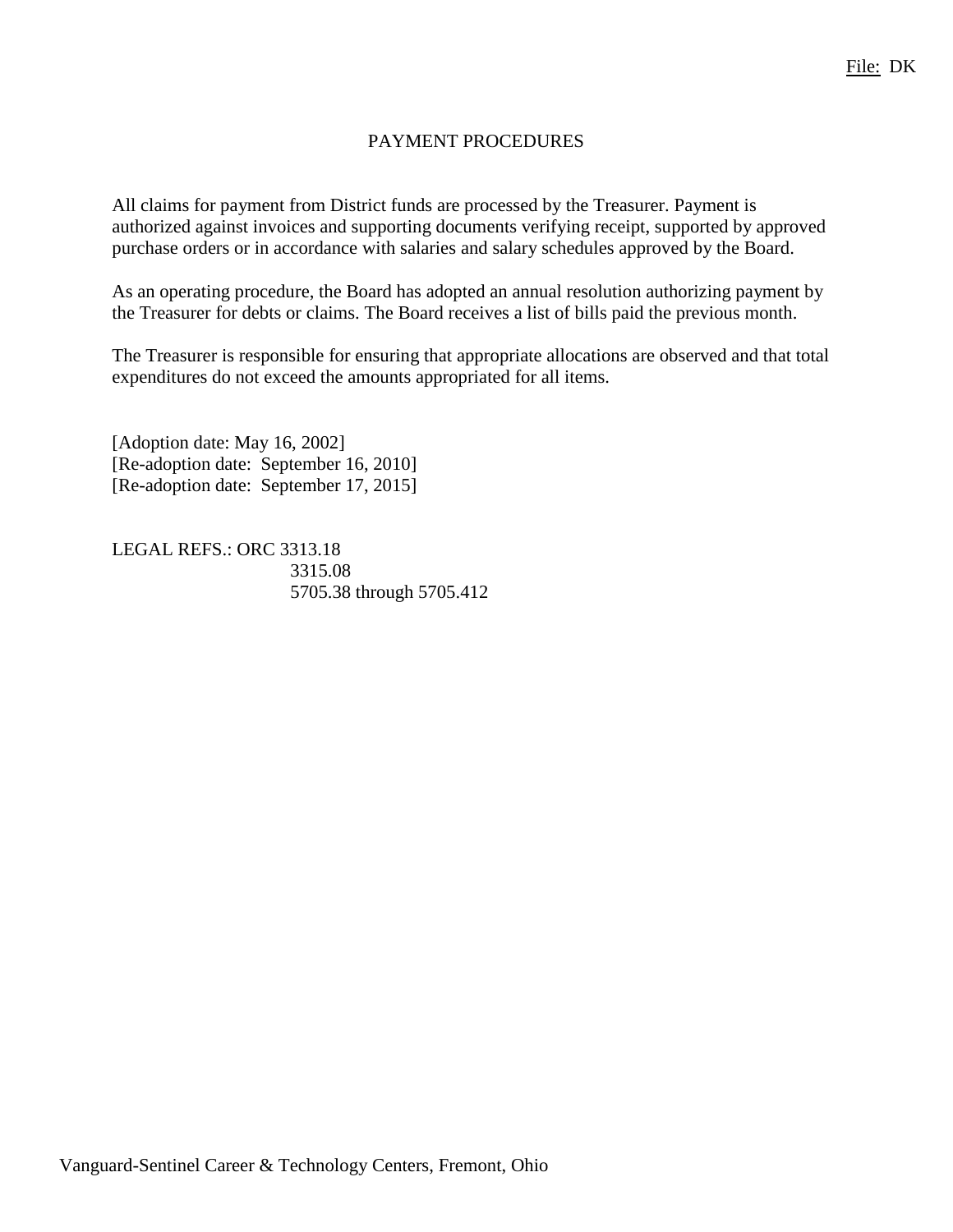## EXPENSE REIMBURSEMENTS

District personnel who incur expenses in carrying out their authorized duties are reimbursed by the District upon submission of a properly filled out and approved voucher with supporting receipts required by administrative regulations. Expenses may be approved and incurred within the limits of budgetary allocations for the specific type of expense.

When official travel by a personally owned vehicle is authorized, mileage payment is made at the rate currently approved by the Board and within the limitations of Federal law.

The Board prohibits employees and Board members from accepting, soliciting or using the authority or influence of his/her position to secure, for personal travel, a discounted or "frequent flyer" airline ticket or other benefit from an airline if he/she has obtained or earned the ticket on official travel. Any miles earned become the property of the District and must be used for future official travel by District employees or the Board.

A traveler on official school business is expected to exercise the same care in incurring expenses as a prudent person exercises in traveling on personal business. Excessive costs, such as those caused by circuitous routes or luxury services or accommodations, are not considered prudent, nor are they accepted for reimbursement.

[Adoption date: June 16, 2005] [Re-adoption date: August 16, 2007] [Re-adoption date: September 16, 2010] [Re-adoption date: September 17, 2015]

LEGAL REFS.: ORC 2921.42; 2921.43 3313.12; 3313.20 3315.15

CROSS REFS.: BHD, Board Member Compensation and Expenses GCL, Certificated Staff Development Opportunities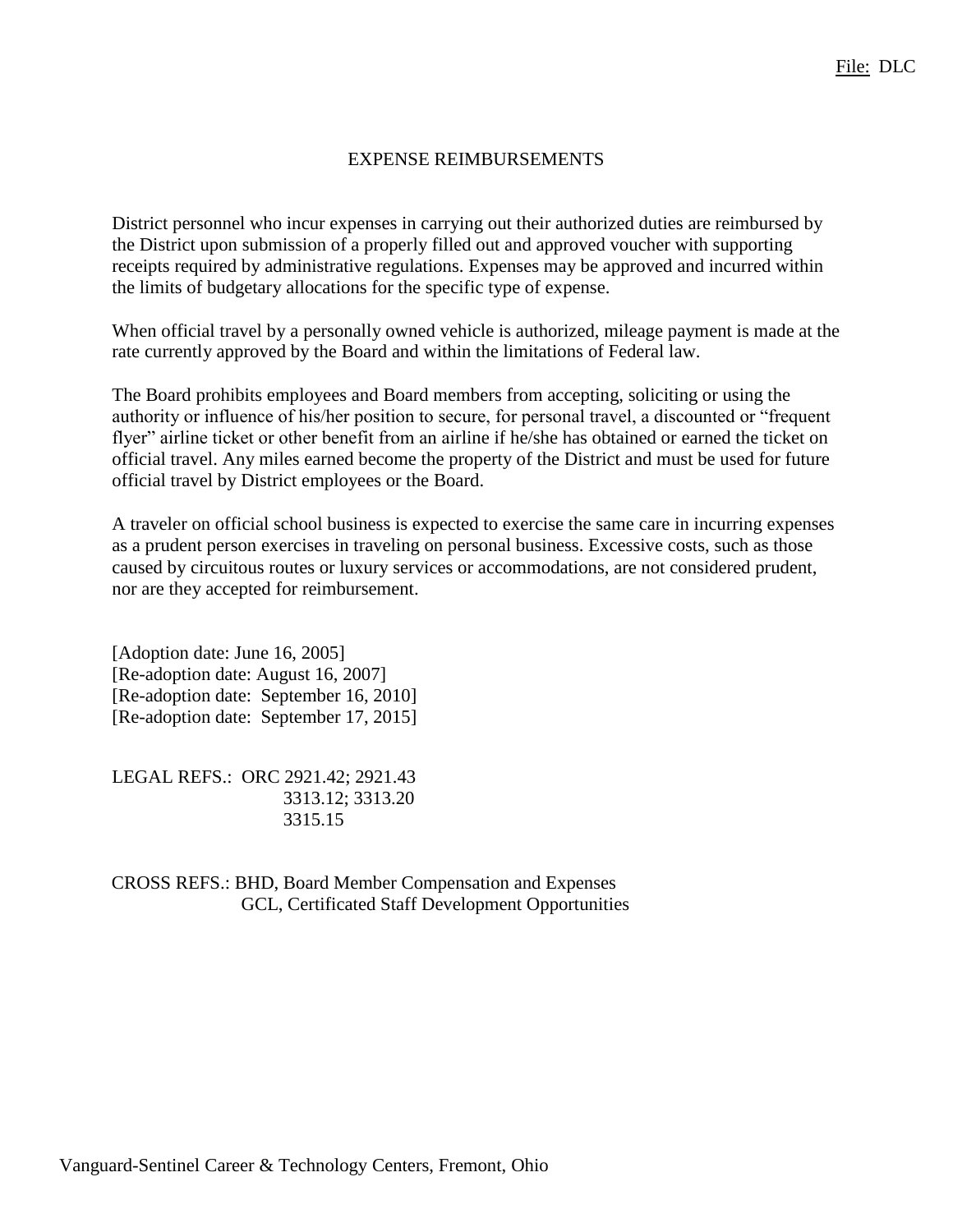### EXPENSE REIMBURSEMENTS

### Travel Expenses

### 1. Mileage

Personal automobile mileage is reimbursed at the rate currently approved by the Board. If a school vehicle (van or bus) is driven by personnel certified to do so, a District credit card may be provided for fuel. If personnel choose to use their personal credit cards or cash for expenses (i.e., fuel, parking fees, road tolls, etc.), they are reimbursed per receipts presented and approved.

#### 2. Airfare

When it is impractical for personnel to drive, the cost of a single coach ticket is reimbursed. Every attempt should be made to obtain the least expensive fare while still arriving and departing at a reasonable time.

3. Charter Bus – FFA National Convention

Expenses for charter bus travel is reimbursed at 50% by the Board with the remaining half paid by the group (club) traveling. Any additional expenses incurred by personnel attending or chaperoning other sites outside the convention (i.e., tours of local landmarks) are not reimbursed by the Board.

4. Rental Vehicle

Expenses for a rental van are paid by the Board with proper authorization. Personnel driving the vehicle to transport students may be provided a District credit card for fuel. If personnel choose to use their personal credit cards or cash for expenses (i.e., fuel, parking fees, road tolls, etc.), they are reimbursed per receipts provided and approved.

#### Lodging

Lodging for a seminar/conference is usually specified in the registration information. The District reimburses the cost of lodging in the motel/hotel for the days of the conference only. (Incidentals, such as movie and game rentals, are not reimbursable.) Should extensive travel time be required to attend the seminar/conference, the Board reimburses for the cost of the evening prior to the day of the meeting. Whenever the lodging is at the discretion of personnel, and a choice of hotels is given, an administrator must approve the lodging. Receipts are required for reimbursement.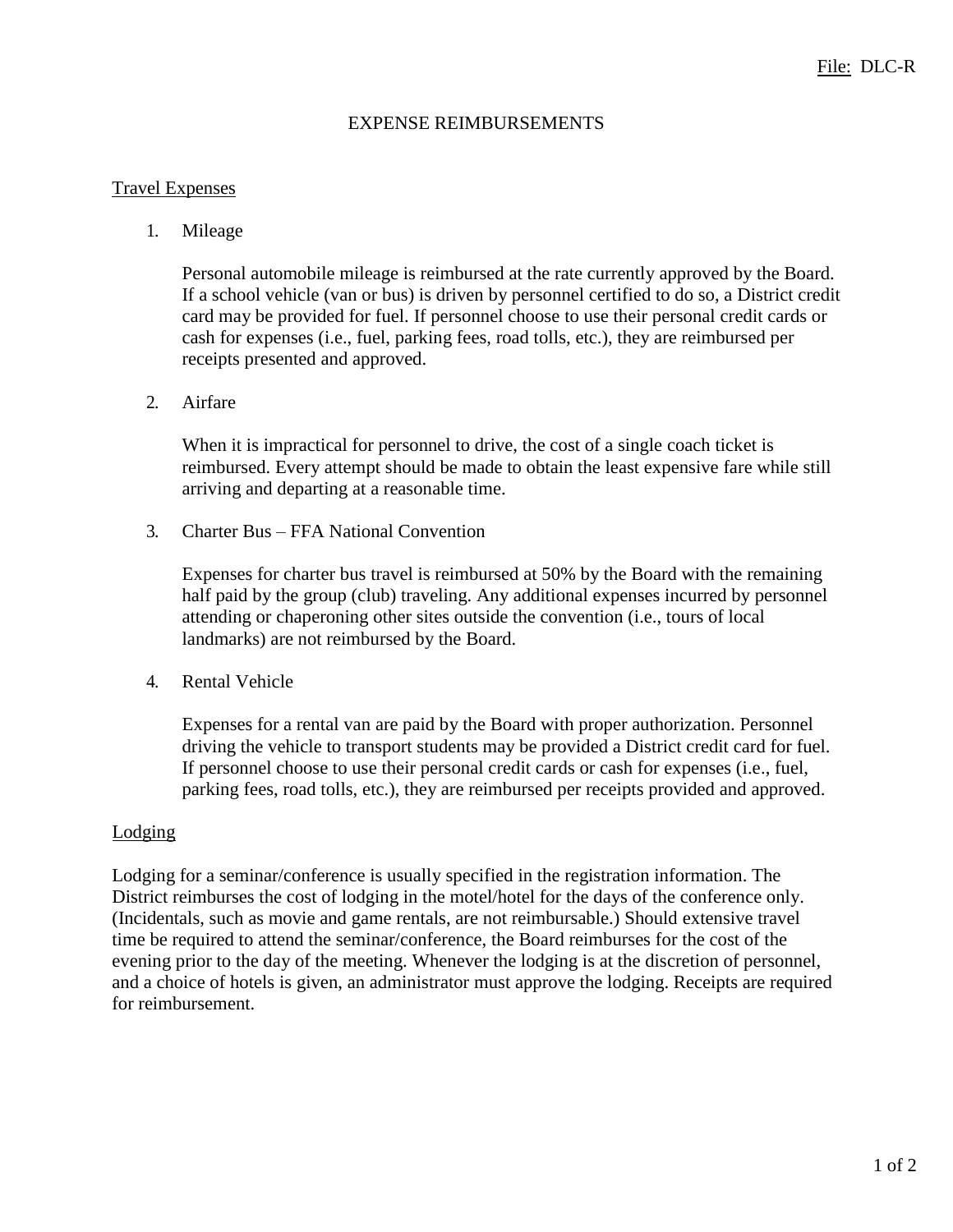## Meals

A per diem amount is paid to the employee, as approved by the Board – no receipts required. Breakfast is not reimbursed on the day of departure and dinner is not reimbursed on the day of return. Additionally, meals are not reimbursed unless overnight stay is required nor are meals reimbursed that are included in meeting registrations.

| Breakfast | \$8  |
|-----------|------|
| Lunch     | \$12 |
| Dinner    | \$21 |
|           |      |

Miscellaneous

Receipts are required for reimbursable miscellaneous transportation expenses such as parking, taxis, car rental, etc.

[Approval date: August 16, 2007] [Re-approval date: September 16, 2010] [Re-approval date: September 17, 2015]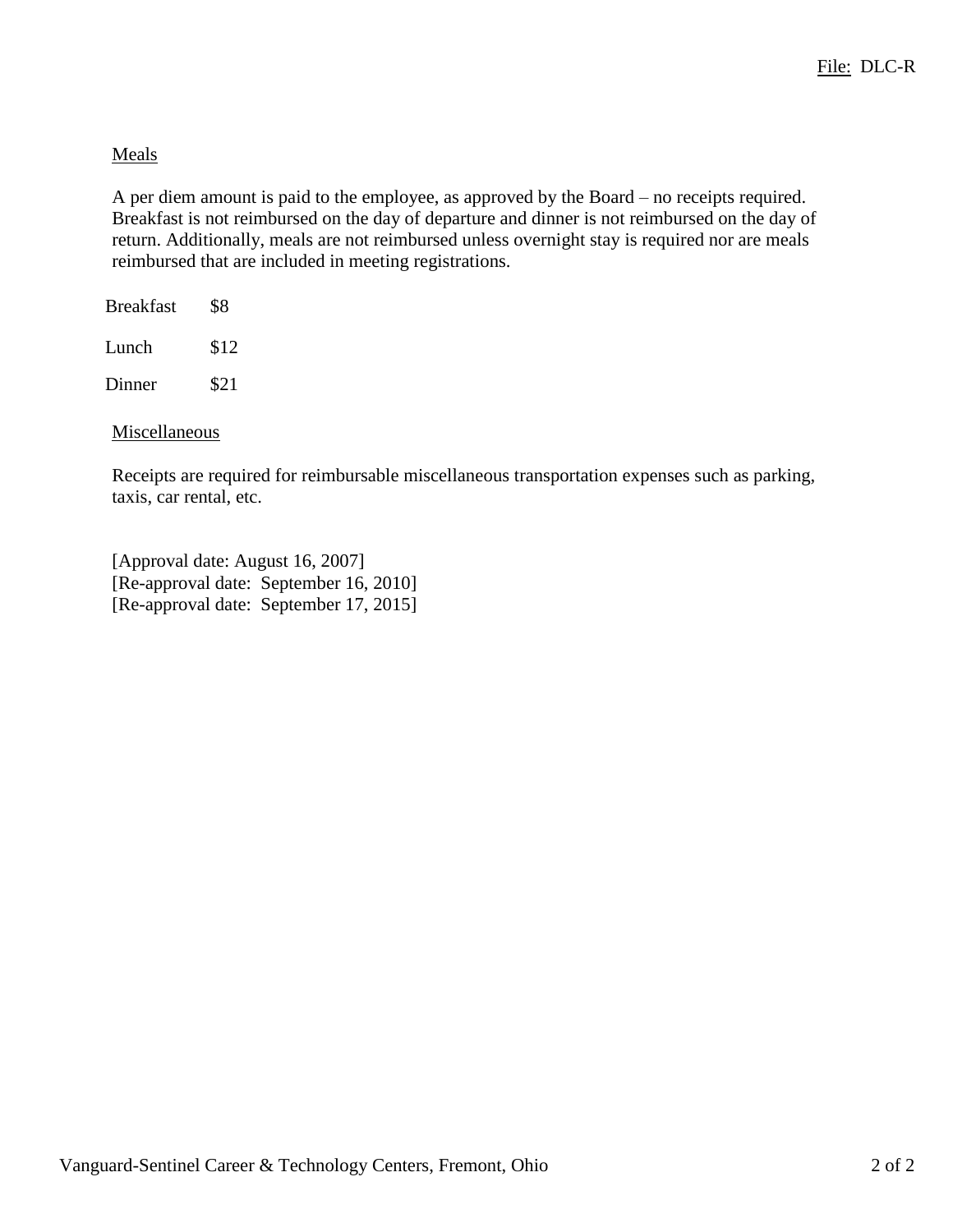## DEPOSIT OF PUBLIC FUNDS (Cash Collection Points)

State law requires a proper receipting and depositing of all public monies. Therefore, all monies collected are receipted, accounted for and deposited in accordance with state law and all District policies and procedures.

The Board directs the Treasurer to develop, distribute and implement procedures for cash collection points in the District. Currently identified cash collection points include admission fees to athletic events, lunchroom sales, classroom fees, student activities/fundraisers, and miscellaneous money received by the Treasurer's Office.

In developing the procedures, the Treasurer must consider the following:

- 1. Segregation of duties for receipting, depositing, recording and reporting of cash.
- 2. Required documentation for cash drawer withdrawals and deposits and reconciliations, including documentation of cash shortages or overages and procedures for denomination exchanges. Cash drawers are only used for collecting sales receipts; no purchases or expenses may be paid from cash drawers.
- 3. Separate bank deposits for start-up cash withdrawals ensuring the start-up cash is kept separate from other receipts.
- 4. Ticket sale collection requirements including but not limited to documentation of various prices and any complimentary admission procedures and reconciliation of unsold tickets.
- 5. Compliance with audit requirements, including but not limited to, compliance with the Uniform School Account System requirements.

Individuals receiving money at cash collection points are responsible for reviewing and complying with all procedures for cash collection points and are responsible for the safekeeping of money until the money is deposited.

If the money collected:

- 1. exceeds \$1,000, it must be deposited on the next business day after the day of receipt or
- 2. does not exceed \$1,000, it must be deposited no more than three business days following the day of receipt.